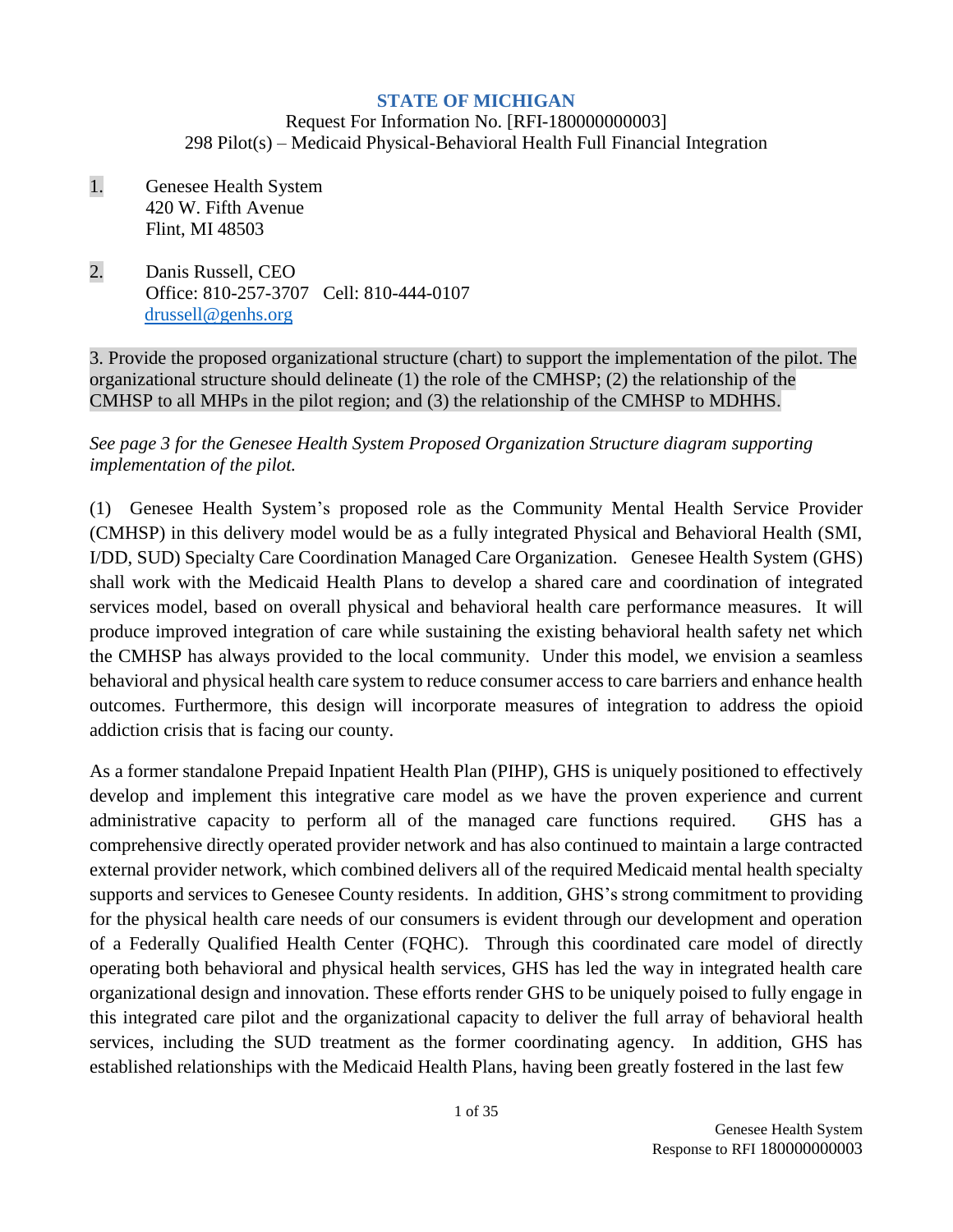years through coordination efforts around implementation of the Expanded Flint Water Medicaid Waiver. As the Designated Provider Organization, GHS provides Targeted Case Management for children potentially affected by lead contained within our water system. This newly created relationship between the MHP organizations and GHS has led to a coordinated effort to provide wraparound care and services to this expanded population.

(2) It is recognized that this pilot represents a commitment to support a significant model change in physical and behavioral health integration that is yet to be fully planned and designed, and therefore; a detailed organizational structure cannot yet be offered. However, on a conceptual level, the model would consist of a shared coordination of care responsibility between the CMHSP and the MHPs, with defined structures developed to reduce consumer barriers to care, to provide seamless access to health care, to share information across agencies, and for the creation of coordinated service/care navigation to and from the primary provider level. Financially, a pass through of the current capitated rates as set by MDHHS would flow from the MHPs to GHS under a contract directly with the MHPs, for shared coordination of care service delivery model. GHS could provide and report to the MHP for all managed care functions, including the Coordinating Agency for Substance Use Disorder services. GHS's current service model would remain in place to ensure access to the full array of Medicaid services. In addition, GHS can quickly re-establish the SUD provider network as we were the coordinating agency prior to the Regional PIHP model.

(3) GHS currently has a relationship with MDHHS not only as the General Fund CMHSP, but also as the Designated Provider Organization for the Expanded Flint Water Medicaid Waiver, as well as through multiple grants and contracts to service individuals within Genesee County. Depending on the design that MDHHS may wish to implement (MBHO/ASO), GHS would have a contractual relationship through this entity while maintaining other contractual and grant associations with MDHHS. GHS is the safety net provider for all behavioral health services, and as such is viewed as the crisis services provider for Genesee County residents. In addition, GHS provides expanded services to include behavioral health, SUD, housing and homeless resources, primary health care, and provider participation in the State Innovation Model, MICare, and a host of other services. GHS will work jointly with MDHHS to develop a reimbursement model for the non-enrolled Medicaid Health Plan beneficiaries as well as the General Fund behavioral health services provided in Genesee County.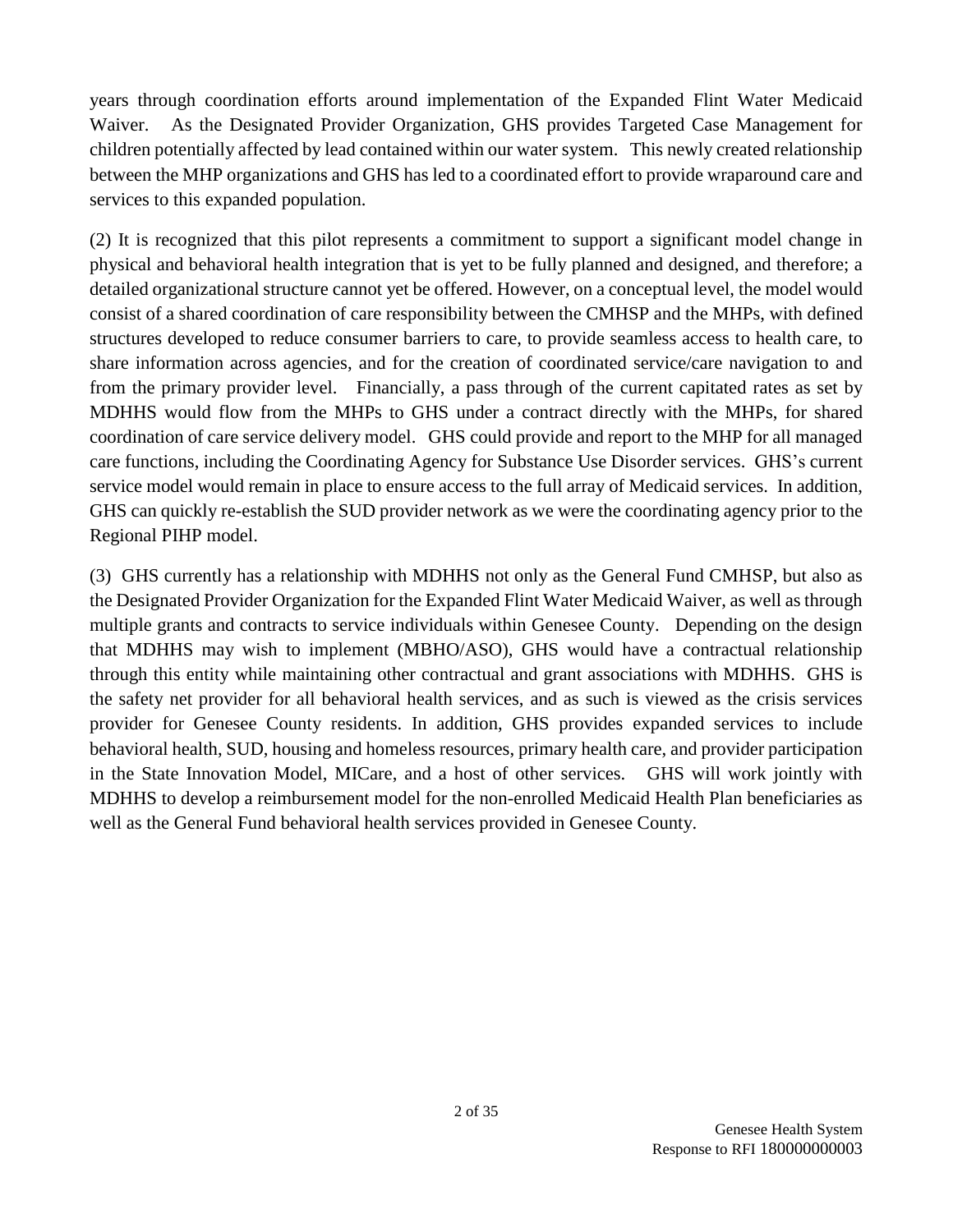# **Genesee Health System Proposed Organization Structure**



Genesee Health System Response to RFI 180000000003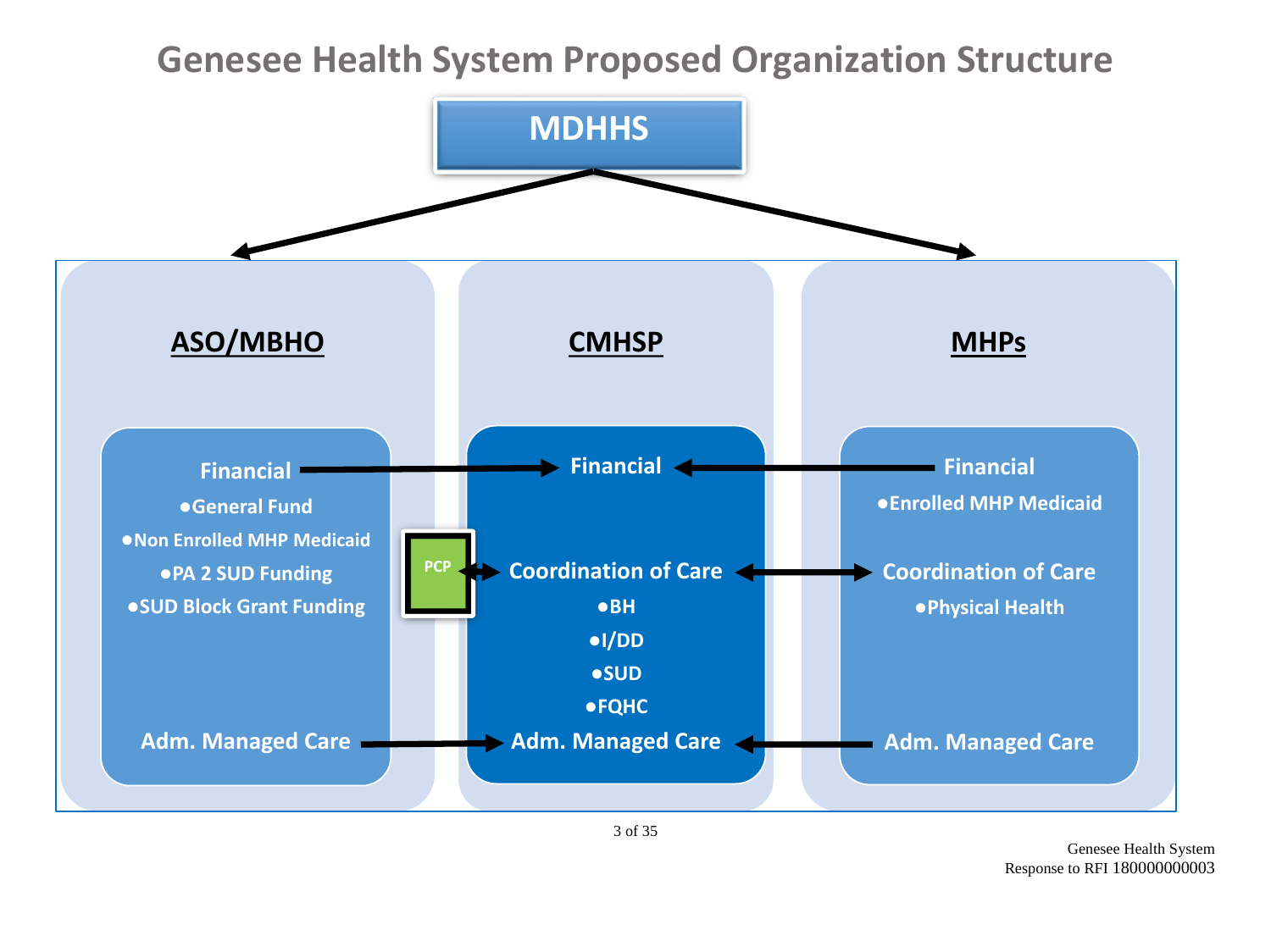4. Describe the relationship of all of the parties that are necessary to support successful pilot implementation including the region's approach to administrative simplification, consistency in service delivery, and managed care processes.

To ensure success with this pilot, not only will integration be required for behavioral and physical health providers, but also with social service program providers within Genesee County. Integration will need to be supported through already established, as well as expanded and redefined structural and relational mechanisms between these partners. Pilot participants will need to jointly explore and identify opportunities for both increased integration and efficiencies, across administrative, service delivery, and managed care processes. Perhaps unique to Genesee County and certainly considered to be a significant asset relative to this pilot, is the Greater Flint Health Coalition, an organization that strives to improve the health status of our residents, as well as improve the quality and cost effectiveness of the health care system in our community. Its members are made up of representatives from the physical health care and social services community; and GHS is both an active partner member and Board Director of this organization. The Coalition has long been involved in community-wide health care improvement initiatives and is expected to play an integral role in supporting the initiatives of this pilot which align well with the Coalition. For example, GHS is a steering member of the State Innovation Model (SIM) project through the Coalition, with a focus on reduction of unnecessary emergency department visits and avoidable inpatient physical health related hospitalizations. We are a HUB within the Community Health Innovation Region (CHIR) for the SIM initiative and currently, GHS has SIM coordinator staff embedded within two of the county's hospital emergency rooms, as well as staff at our Federally Qualified Health Center, working to address chronic health conditions and social barriers. Along with our work in the MICare program and monthly meetings with the Medicaid Health Plans, we are starting to see reductions to these unnecessary emergency room visits to improve the overall health status of the consumers we service.

Genesee Health System (GHS) is a well-established and integral partner of Genesee County's health care and community social services network. GHS and our FQHC (which is currently an integrated behavioral and physical health care provider) have been involved in and are steering committee members of many county-wide initiatives, again providing a strong foundation for development of the pilot integrated care model. GHS has been involved from the start regarding the lead water issues affecting Flint residents. Our role as the Designated Provider Organization for Targeted Case Management under the Expanded Flint Water Medicaid Waiver and as a recipient of a number of water crisis related federal, state and private foundation grants has led to the establishment of many new partnerships. GHS has developed ongoing associations and service affiliations with many of the local physicians, the Genesee County Medical Society, homeless shelters and programs, as well as strengthened alliances with our local hospitals. These partnerships are considered to be a strong foundational asset to this pilot with the expectation that they will grow and be refined through this process.

GHS has had a long and continuing relationship with Genesee Health Plan (GHP), the County's millage operated physical health plan for under insured county residents. This relationship has created unique partnerships between GHS and GHP for the integration of health care for over a decade. GHS understands that to make significant improvement in our consumers' health, we must work closely with all of the primary care providers who touch the lives of the individuals we serve. This will be done not only at the organizational level with Physician Health Organizations, Medicaid Health Plans and Social Service Agencies, but we will also work with individual physicians by embedding services at the practice level of targeted case managers, assistant case managers, health coaches, RN care managers and navigators along with peer-delivered services. These individual relationships and this unique ability to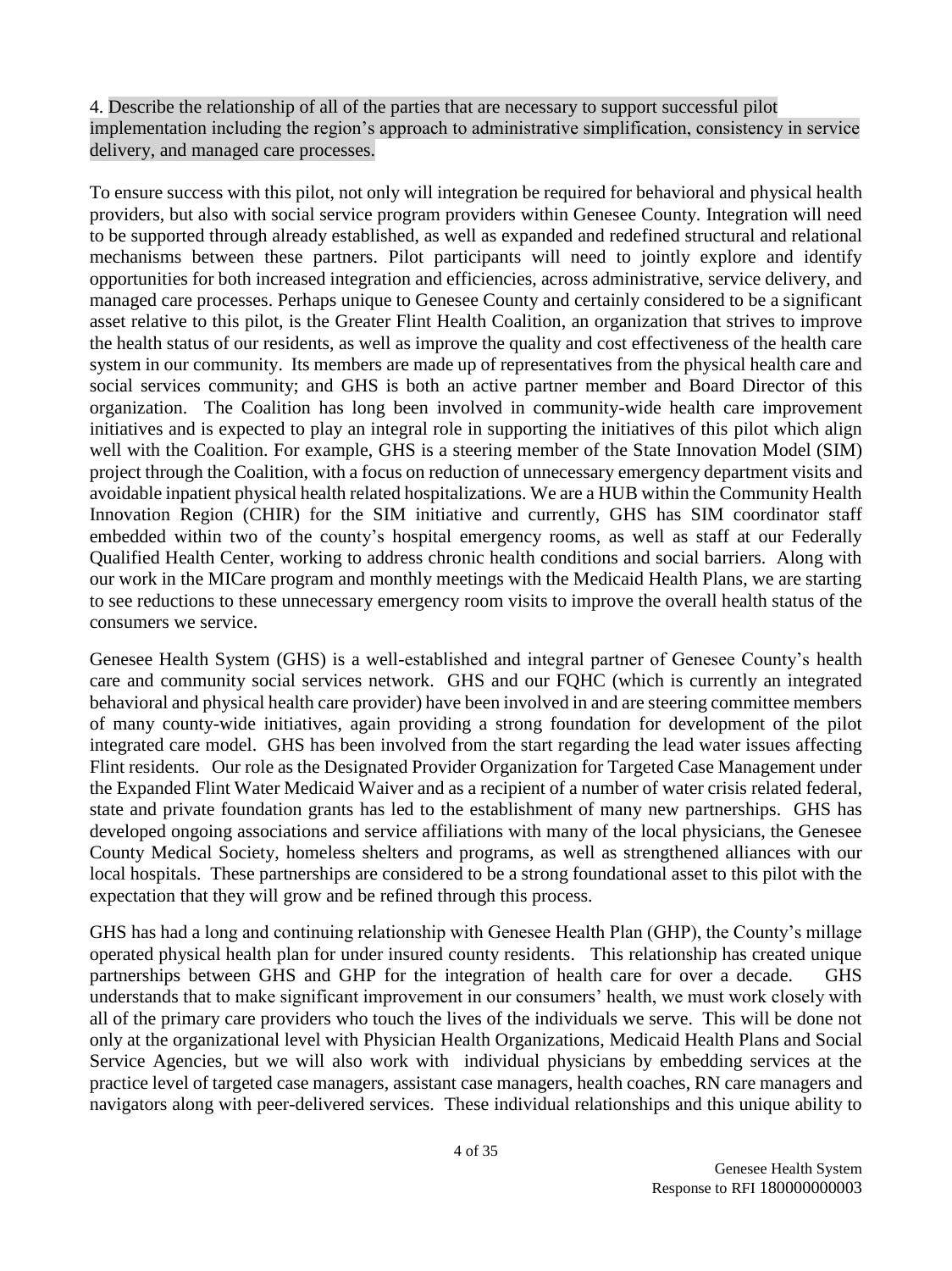work with clients through community based in-home services will provide additional health supports and assist all clinical professions.

By working with consumers on behavioral and physical health conditions and other social determinants (linking to other needed health care services and referrals, nutrition/diet, housing, coordinated medication management through our contracted, onsite pharmacy, etc.), a clearer understanding of barriers to clients' health care will be identified. A coordinated holistic approach to individuals' complete health care needs and determining barriers to an improved overall lifestyle will reduce duplication of care monitoring, improve information sharing, promote care coordination among multiple providers, reduce unnecessary repeating of services and tests, reduce health care costs and enhance administrative simplification. Consistent coordinated and informed service delivery will not only produce improved overall health conditions and status for the population served, but will ultimately reduce costs for unnecessary services and duplications within our current health service delivery model.

GHS's former role as the PIHP gives us the proven capability to provide all of the managed care functions to achieve these outcomes under this pilot project. Furthermore, as the maturity of this model develops, GHS is in a position to take on potential primary care functions to further the coordination of health care and produce overall health status improvement. As a current manager of a primary health center, we possess this ability and professional skill set.

5. Describe in detail your prior experience with integrated physical and behavioral health financing and service delivery systems for the proposed pilot region (including a summary of pre-planning and engagement efforts inclusive of the region's MHPs).

Genesee Health System (GHS) has long recognized the need and value of improved care coordination and integration and has a unique and extensive history of successfully engaging in systems of care initiatives to promote physical and behavioral health integration in Genesee County. In 2005, GHS funded and co-located a primary care clinic within the Community Mental Health Center, in partnership with Hamilton Community Health Network, the Genesee County Federally Qualified Health Center. As GHS recognized the need to move beyond a co-location model to further advance physical and behavioral health integration efforts, a HRSA Health Center Planning Grant was sought and in 2011 was awarded to GHS, subsequently leading GHS to establish a new FQHC in Genesee County (Genesee Community Health Center). GHS was the first CMHSP to open an FQHC, a model that has proven to be both challenging and highly beneficial. This primary care resource is strategically situated on the GHS main campus in downtown Flint, greatly increasing the accessibility of primary care services for both the community at large, as well as for those individuals receiving mental health services through GHS. Later, a second primary health care location was opened in a public housing complex in Genesee County and then in 2016, GHS received a FQHC expansion grant to assist with physical facility growth and enhancement, a project that was completed in 2017. Though the primary target populations served by the Health Centers are the homeless and public housing recipients, a significant portion of the primary health care in these settings is delivered to individuals with co-occurring and substance use disorders, including providing integrated care for opiate dependent individuals.

There are numerous other examples of ways in which GHS has engaged in initiatives to promote wellness as well as to support health care integration. Since 1992, Genesee County has had an active coalition of healthcare providers, insurers, and other stakeholders, named the Greater Flint Health Coalition. GHS has been involved in the coalition for a number of years and on many levels, including board and committee membership. The coalition heads the current State Innovation Model (SIM) project, in which GHS is a partner and sub-contract participant by providing mental health support in an emergency room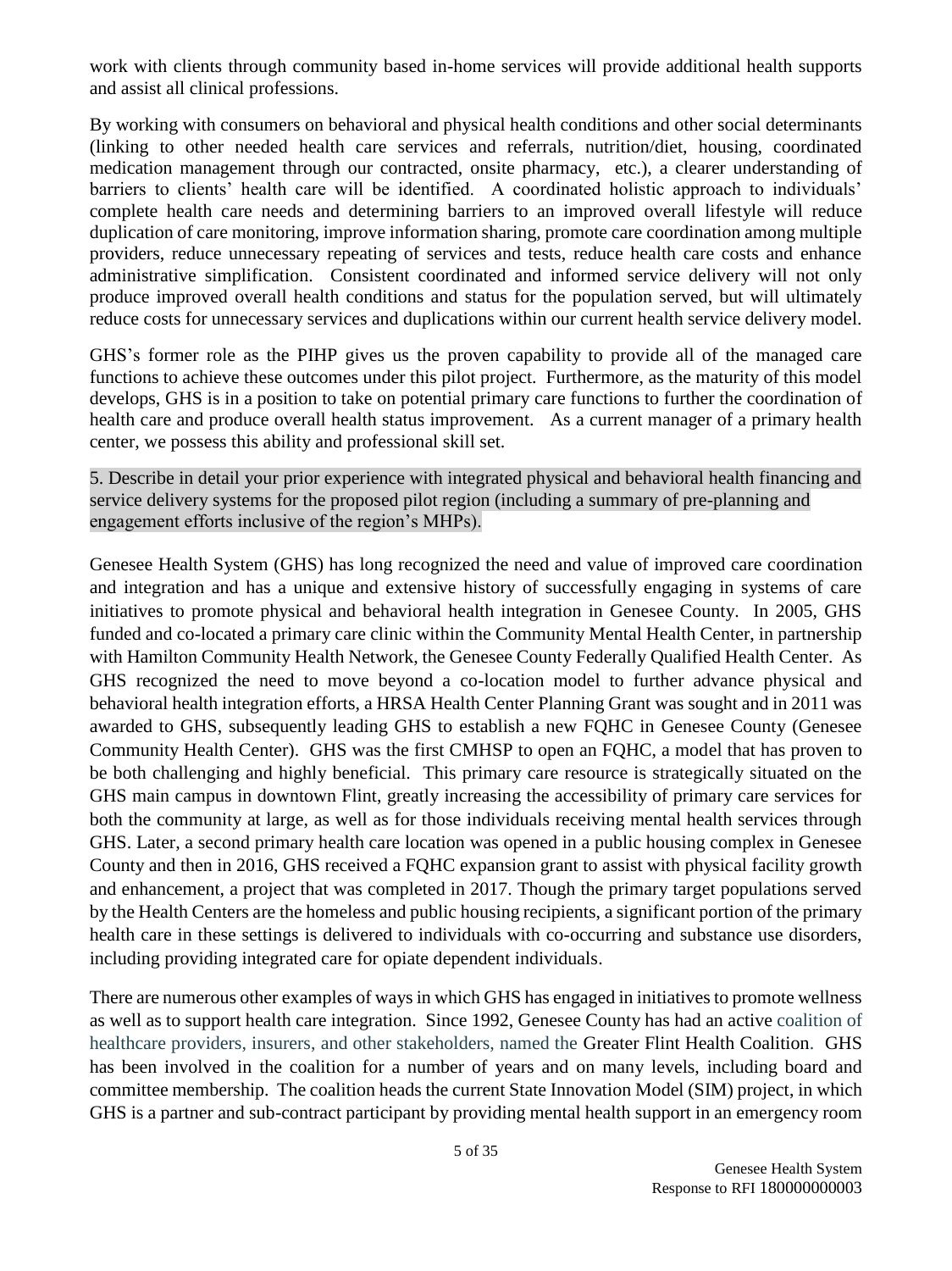setting to address social determinants of inappropriate and excessive emergency room utilization. This coalition forum provides GHS regular and ongoing opportunities to interface with the medical community on relevant topics and projects around healthcare, ensuring that behavioral health is represented and leading to well established working relationships.

GHS has played a primary role in the Flint Water Crisis response, leading to many opportunities to coordinate with the medical community in Genesee County. As the Designated Provider Organization for the new Targeted Case Management service, the Flint Medicaid Water Waiver expansion resulted in numerous coordination meetings between GHS and many state, federal and community partners, as well as with the Medicaid Health Plans (MHP), resulting in a successful and rapid start-up of this service. In addition, as a prior Pre-paid Inpatient Health Plan (PIHP), GHS had a long history of working with the MHPs to coordinate care for high risk cases, a model we successfully continue to engage in today.

There are many other examples of GHS's engagement in care integration initiatives. To name a few, GHS was an early adopter of the use of health and recovery coaches, a model that continues to be widely used in GHS's directly operated mental health and primary care (FQHC) settings today. Another example is a recently formed partnership in which GHS co-located children's specialty mental health services at Mott Children's Health Center's primary care physical health setting, affording both organizations an opportunity to expand in facilitating coordinated health referrals. Further, GHS is the recipient of a multi-year University of Michigan subcontract under the Michigan Child Collaborative Care Program (MC3) where we embed mental health workers in primary physical care clinics to provide behavioral health screening, consultation and referrals. These exemplars demonstrate GHS's long standing commitment and strong capability to engage in progressive, effective care integration initiatives.

Through the above initiatives, GHS developed a specialty regarding physical health financing and billing. GHS's management of our Federally Qualified Health Center requires unique skills to bill each health plan, work directly with the State of Michigan for the fee for services of physical health care billing, as well as submit specific financial reporting to the Center for Medicare and Medicaid, the State of Michigan and HRSA for cost settlement, and quarterly and annual status reporting. Additional financing expertise exists within GHS for dental/oral health billing and specialty financial reporting on our 340b medication/pharmacy program. In 2017, GHS was required to change to institutional billing methods, which was successfully accomplished. It is also important to mention the financial reporting requirements of HRSA and many of the health related water grants that GHS is currently preforming for many different state, federal and local funders utilized by GHS. This experience positions GHS to meet the specialty guidelines which may be required under this new model of financing.

Genesee Health System and our committed Medicaid Health Plan partners have started discussions for the development of a unified financial system for funding, billing and reporting. These are complicated conversations and will take time to identify and develop the best possible model to use for ensuring the success of this pilot and the provision of the best possible care delivery to our mutual clients. It is the understanding of all involved that meetings will continue and discussions will move toward refining the process, and outlining the guidelines for developing a cohesive financial method for funding to meet MDHHS's stated objectives and goals of this pilot program.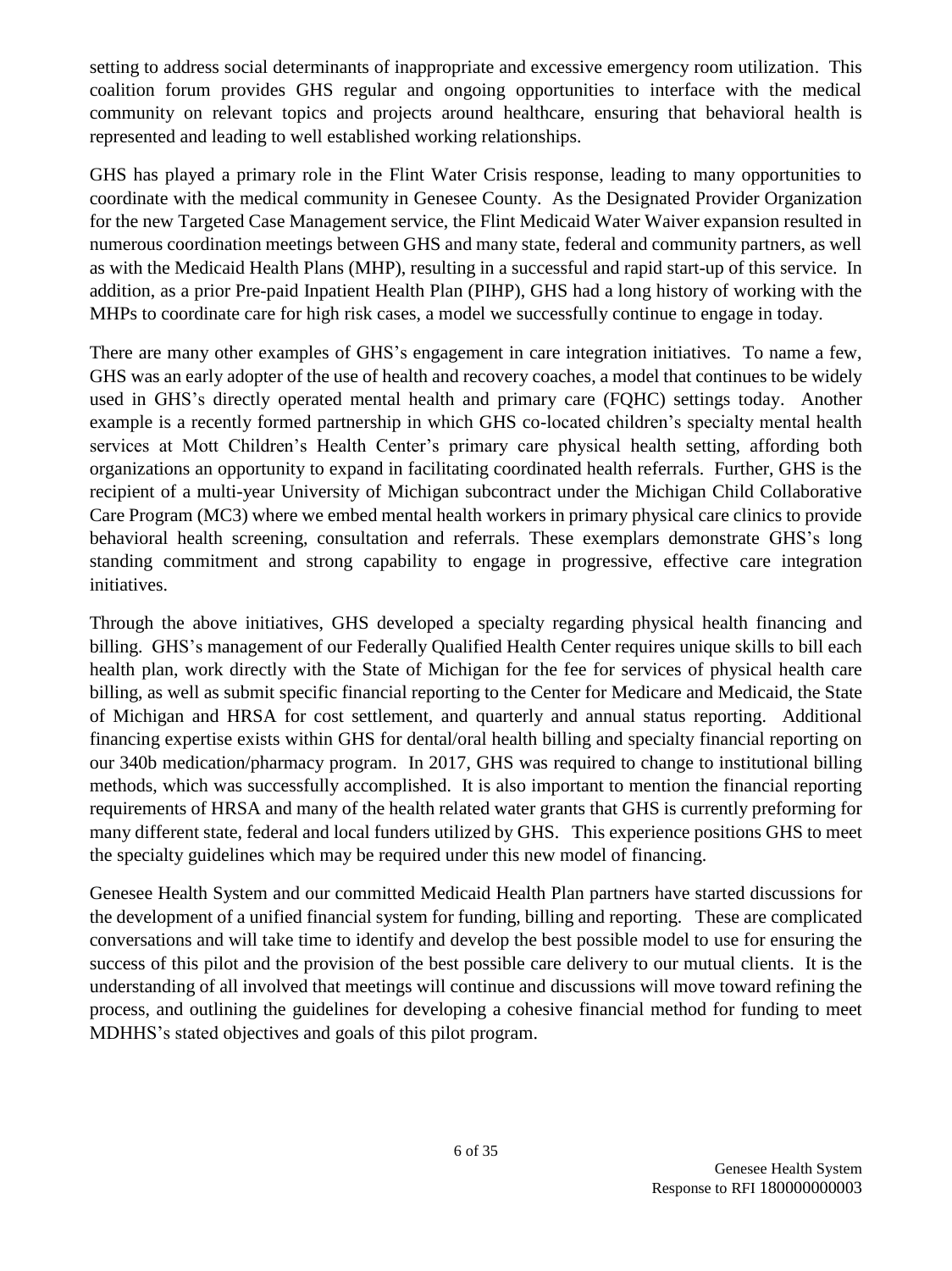6. Public Policy: The public behavioral health system has been designed and modified to meet a number of public policy requirements which have continued to expand over time. These various policies and the resulting community and service structures are integral to achieving goals and outcomes for individuals and communities. The current Prepaid Inpatient Health Plan (PIHP) contracts include a number of attachments detailing these policies, which include:

- Technical Requirement for Behavior Treatment Plans
- Person-Centered Planning Policy
- Self Determination Practice & Fiscal Intermediary Guideline
- Technical Requirement for SED Children
- Recovery Policy & Practice Advisory
- Reciprocity Standards
- Inclusion Practice Guideline
- Housing Practice Guideline
- Consumerism Practice Guideline
- Personal Care in Non-Specialized Residential Settings
- Family-Driven and Youth-Guided Policy & Practice Guideline
- Employment Works! Policy
- Jail Diversion Practice Guidelines
- School to Community Transition Planning

MDHHS has contractually required the PIHPs to ensure that these policies are appropriately applied to the Medicaid benefits provided. In the pilot locations, this responsibility will fall to the MHPs as the new contract holder. CMHSPs that apply to be pilot sites must demonstrate pre-planning with all MHPs in their geographic area to determine how ongoing implementation and compliance will be monitored and verified.

#### a. Describe the pilot's planned approach for assuring compliance with established public policies.

Genesee Health System (GHS) has continued to maintain a commitment to all of the above listed public policies and practices. The ideals described within these policies were not merely contractual requirements but a path to quality improved services, self-determination, and consumer centered service and choice. These policies were held by GHS as standards built into our everyday delivery care model and has a long history of demonstrated compliance and excellence in these areas. GHS has never wavered from these policies or the implementation of the standards. Though GHS is no longer the stand alone PIHP, we continue the implementation and the updating of these policies, to ensure that all requirements are maintained, in every level of services and program delivery. GHS will engage the Medicaid Health Plans in discussions and education on the content of these standards and associated policies, and on the reasons and history that led to the development of the policies and practices. GHS will establish technical training to and for the MHP staff. These trainings will be developed in conjunction with the MHP organizations and distributed in a variety of methods offering access to all levels of the staff. GHS will ensure continued compliance with the public policies and will work to include that all public policies are contained as contractual compliance, within the agreements, which shall be developed between the MHPs and GHS. Policy compliance related to these standards will be performance indicators held within all contracts between GHS and the MHPs.

The current GHS Policy Manual is inclusive of all public standards listed in this RFI.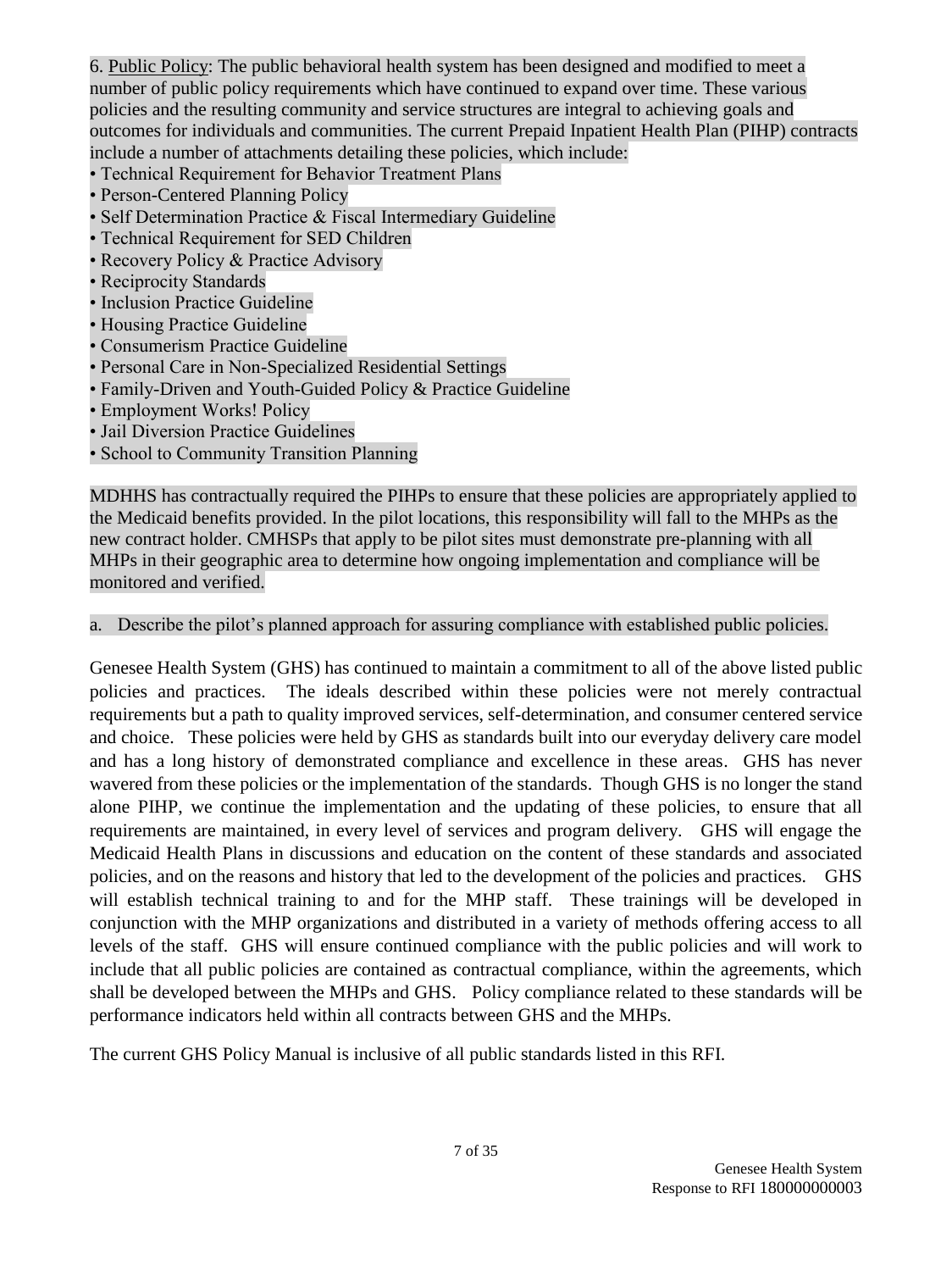b. Describe how consumer engagement will occur, including how feedback will be used to inform policy development and implementation, program performance review, recovery plan development, network adequacy, etc.

One demonstration of GHS's deep commitment to consumer engagement and input is the fact that it was the first CMH in Michigan to have a consumer chair its Board of Directors. GHS engages consumers in a number of ways, which we will continue and expand in the pilot. Welcoming begins at the front door, where a staff person, usually a peer, is present to greet incoming individuals in our lobby. Our Customer Services Department is active in soliciting involvement in psychoeducational groups and other activities. GHS's Consumer Council meets regularly and receives information on a number of activities and findings, for example performance improvement projects, MMBPIS performance indicators, and information about new or special programs. The Council's input is incorporated as programs and systems are reviewed.

As a prior PIHP, GHS convened a Consumer Advisory Group, which worked with the Quality Management Department to review PIHP data and reports, and provide input. Returning to a care manager role through this pilot, we will reinstate this group and propose expansion to include physical health care consumer membership.

Broader consumer input is gathered through several processes. First, annual surveys are conducted, both per MDHHS requirements, and also to gather data from a broader population using Region 10 PIHP's standard tool. After consumers leave all GHS services, GHS's Customer Services contacts them to conduct a brief phone survey and ensure their needs were met.

Through this pilot, we anticipate building on the Region 10 PIHP tool, the MHSIP, and other sources to develop a tool and process that meet our and our consumers' needs – for example, perhaps inquiring about Flint water issues and other factors applicable to our specific community and consumers. We will also institute a formal system of focus groups to gather input in an alternative format. In the past, as the PIHP, we included consumer interviews by a peer concurrent with our provider audits. We are exploring opportunities to recreate this system.

GHS Customer Services tracks and categorizes consumer grievances and other interactions that are in our data system. Customer Services also conducts monthly "secret shopper" calls to staff and departments. This information is reported directly to executive leadership, and passed along to management and supervisors to address any concerns. GHS participates in a similar process where, statewide, CMHSPs mutually "secret shop" each other.

The above data, integrated, inform general and provider-level analysis of consumer experience and concerns. Consumer satisfaction findings are included in our annual consumer satisfaction report and our provider report card. Beyond reporting, the information has proven useful in quality and process improvement at both the system and provider level. In the past, consumers have, for example, identified concerns with front-door access procedures, which provided valuable input as access processes were reviewed and updated.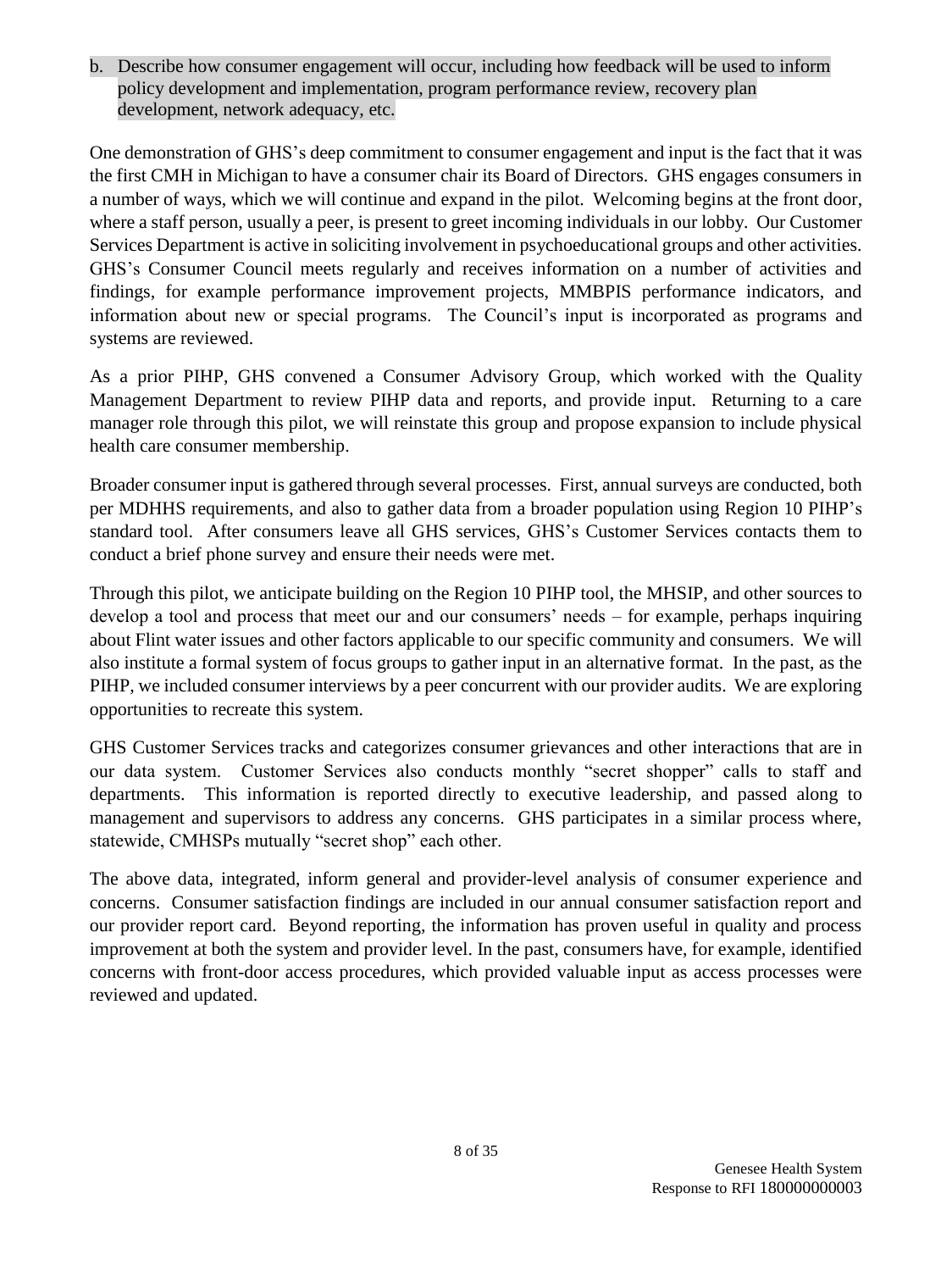c. Explain your plan to assure compliance with Section 330.1287 of the Michigan Mental Health Code (Public Act 258 of 1974 as amended) regarding MDHHS designated Community Mental Health Entities responsibilities for the implementation of SUD treatment and services.

As a prior Prepaid Inpatient Health Plan (PIHP) and Coordinating Agency (CA), GHS has significant experiential knowledge in the successful management of prevention and treatment service provision for individuals with, or at risk of, developing substance use disorders in Genesee County, placing us in a unique position to resume this role. GHS was the CA from April 1, 2006 to January 1, 2014 when Region 10 became the PIHP for our county and assumed the CA responsibilities. GHS administered and coordinated state administered funds for substance use disorder (SUD) treatment and prevention services and developed and managed the contracts for provision of SUD services with 12 different providers. Through these contracts, GHS served over 4,000 clients annually receiving substance use disorder services during this period. We are prepared to resume this responsibility, ensuring that these funds are retained for SUD services and not diverted to fund services other than SUD. We will work with the Department utilizing the allocation formula based on federal and state data sources to allocate and distribute nonmedical assistance substance use disorder services funds.

GHS's current board composition includes representatives of substance use disorders as well as mental health and intellectual/developmental disabilities. When GHS was the CA, we established a substance use disorder oversight policy board, which in 2014, was moved under the regional entity. Currently two of GHS's board members sit on the Region 10 PIHP oversight board. If GHS were to resume the CA role through this pilot, we would re-establish a SUD oversight board, ensuring that one of the members was appointed by the Genesee County Board of Commissioners. This SUD oversight policy board would perform all assigned functions and terms agreed to by the participating parties consistent with the authorizing legislation, including compliance with all reporting requirements. The board would advise, recommend and approve any budget containing local or nonlocal funds for treatment or prevention of substance use disorders and advise and make recommendations regarding contracts with SUD or prevention providers.

7. Service Array and Delivery: A strength of Michigan's Specialty Behavioral Health systems is the comprehensive range of services and supports that have been made available to eligible consumers. It is the department's expectation that pilots will assure access to the required service array as defined in current contracts, applicable waivers, and the Medicaid Provider Manual.

a. Describe the applicant's planned approach to ensuring access to the full array of specialty behavioral health services and supports.

Genesee Health System (GHS) currently provides a full array of Medicaid services via directly operated and contracted provider networks. These services can be viewed on our website. GHS has been a leader in development of specialty evidence based programs to meet the needs of consumers served. Some examples are Multisystemic Therapy (MST), Dialectical Behavior Therapy (DBT), Assertive Community Treatment (ACT), Home based, Wraparound, and Intensive Care Management programs. GHS also ensures we remain the safety net for all crisis services, most recently the response to the Flint water crisis. We have also been involved in the development of new programs through the partnerships with MDHHS and other federal and local funders to ensure that community behavioral needs are met now and in the future.

GHS has set an organizational goal of achieving and maintaining excellence in our responsiveness to ensure service capacity within our network and offer a full array of specialty behavioral health services and supports to our community. Through the strategic planning development process, GHS uses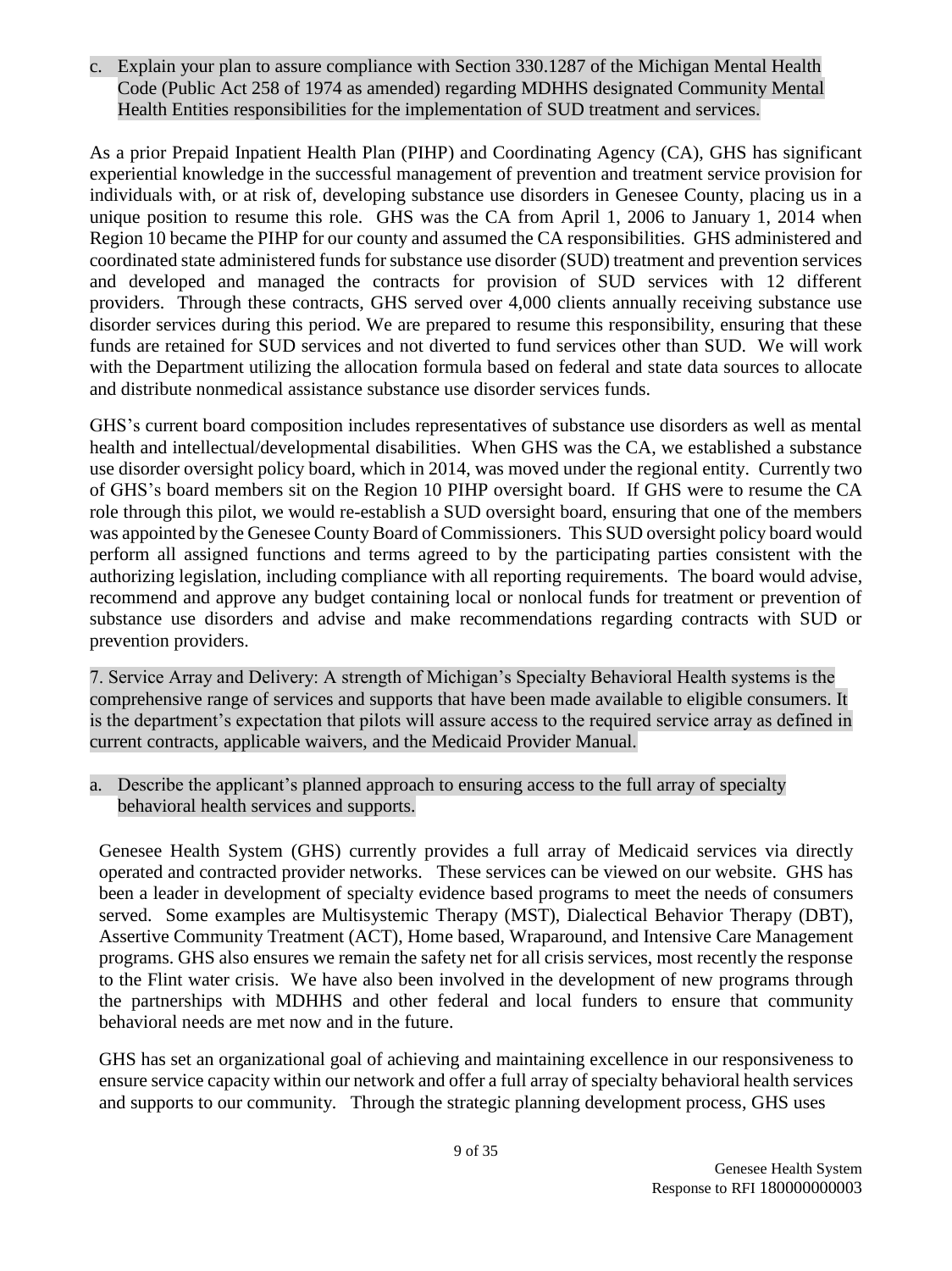community needs assessments, local and national healthcare data, community forums, community and consumer input and other resources to ensure adequate behavioral health services are offered in our community. Examples are medication assisted treatment programs for individuals addicted to opioids (through our Federally Qualified Health Center (FQHC)), veteran services programs, and specialty services programs with Genesee Health Plan (county funded health plan) to serve the mild and moderate and uninsured population. As new services are added, either through new contracts or applicable waivers, GHS will manage service availability through the development of planning tools, review, and analysis of various data reports and audits. By determining utilization, service usage, population specific data, and penetration rates, we can better react to changes effecting capacity, reduce risk of under provided services and comply with contractual obligation with the Region 10 PIHP/State of Michigan, and CMS regulatory requirements.

GHS, through different standing committee meetings, as well as ongoing discussions with contract agencies, will collect key information to assist with evaluations of network wide service gaps, capacity and provider specialties and resources. By gathering data from these sources, the following will be determined;

- Emerging service practices (evidence-based practices) to better service the clients of Genesee County
- Best practice guidelines which can be implemented through the network of providers
- Opportunities for improvement
- Consumer demand
- Changes in population demographic
- Resource challenges
- Areas of efficiency or conflict

### b. Describe how the applicant will assess and ensure adequacy of the specialty behavioral health provider network.

GHS's Provider Relations Department will monitor the network capacity to verify service/provider capacity shortage and excess. Provider Relations will publish provider capacity census, identify current capacity available by service and provider. Tracking of provider staffing will offer Provider Relations the ability to conduct clinical provider ratio analysis and ensuring qualified clinical staff meet the service needs of our clientele.

Furthermore, Provider Relations will evaluate and analyze selected reports to recognize network trends. The reports used in this analysis will consist of:

- Staff to Client Ratio
- Census Report by Program
- Census Report by Service
- Utilization Trends by Service Units
- Utilization Trends by Service Reimbursement
- Population Growth or Reduction
- Service usage by population (SED, SMI, DD)
- Medicaid Covered Lives
- Penetration Rates
- Quality Reports by Penetration Rates
- Performance Indicator Compliance/Achievement by Provider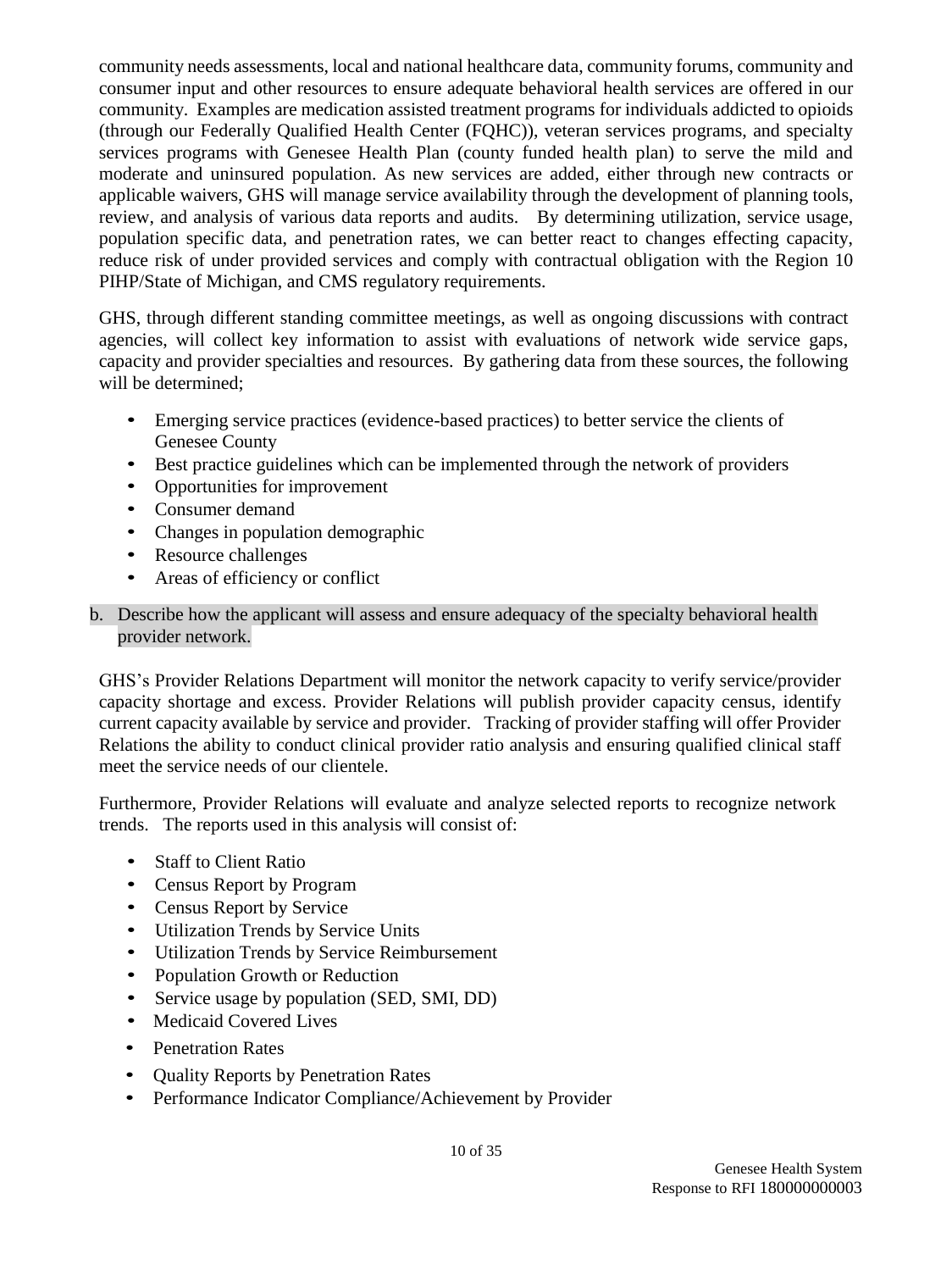- Clients Served by Funding Source
- Clients Served by Service, by Funding Source
- Complaints and Grievance Reports
- Provider Survey
- Demographic Reports
- Client Satisfaction Survey Reports
- Outlier Reports
- Stockholder Input
- Medicaid Claims Verification Audit Reports

GHS will strive to foster the needed infrastructure to ensure the sufficiency of service available and contract provider capacity. By meeting this organizational goal, we will help to advance the quality of behavioral healthcare in Genesee County.

c. The public mental health system has encouraged (and in some cases contractually required) the use of evidence-based practices. Describe your plan to maintain use and validation of specialty behavioral health evidence-based practices.

GHS currently offers a full array of well-established, evidence based practices (EBP), as well as supports several EBPs in initial implementation phases. Considered by GHS to be essential and integral to meeting the care needs of those served through specialty supports, GHS is fully committed to sustaining and ideally increasing access to a full array of EBPs under the 298 Pilot. As a large service provider, as well as a previous Prepaid Inpatient Health Plan (PIHP) and Substance Use Disorder Coordinating Agency, GHS has extensive experience in both initial implementation and ongoing fidelity maintenance of a full range of EBP's. These specialty services have been initially supported in a number of ways, for example through application to block grants, participation in Learning Collaboratives and MIFAST reviews, application to EBP Cohorts, and through community partnerships such as with the judicial system. Over time, the array of available EBPs and emerging/promising practices offered by GHS has grown significantly and today include, among others, Assertive Community Treatment, Family Psychoeducation, Motivational Interviewing, Dialectical Behavior Therapy, Applied Behavior Analysis, Trauma Focused Cognitive Behavior Therapy, Parent Child Interaction Therapy, Parent Management Training, Multi-Systemic Therapy, Jail Diversion Mental Health Courts, Crisis Intervention and Recovery Team, Veteran's Navigator Services, Recovery and Health Navigator Coaches, Peer Support Services, and the Psychosocial Rehabilitation Clubhouse. Additionally, with GHS's long history of focusing on integrated health and wellness, we have experience in developing collaborative EBPs/promising practices with community partners, such as the opening of the Sobering Facility, the establishment of the SBIRT (Screening, Brief Intervention, Referral and Treatment) model in a primary care setting, and implementation of the InSHAPE EBP in coordination with a community fitness center. Through ongoing participation in required EBP monitoring and mentoring, external consultations and validation activities, and internal quality assurance and improvement efforts, GHS is experienced in both sustaining and growing EBP resources, all methods that would be continued under the 298 Pilot to assure continuation of these essential resources.

d. Describe current and planned activities to physically co-locate or otherwise integrate physical health and behavioral health services.

GHS is currently engaged in a number of physical and behavioral health integration initiatives with plans to both continue and enhance these initiatives. GHS widely utilizes a health and recovery coach model,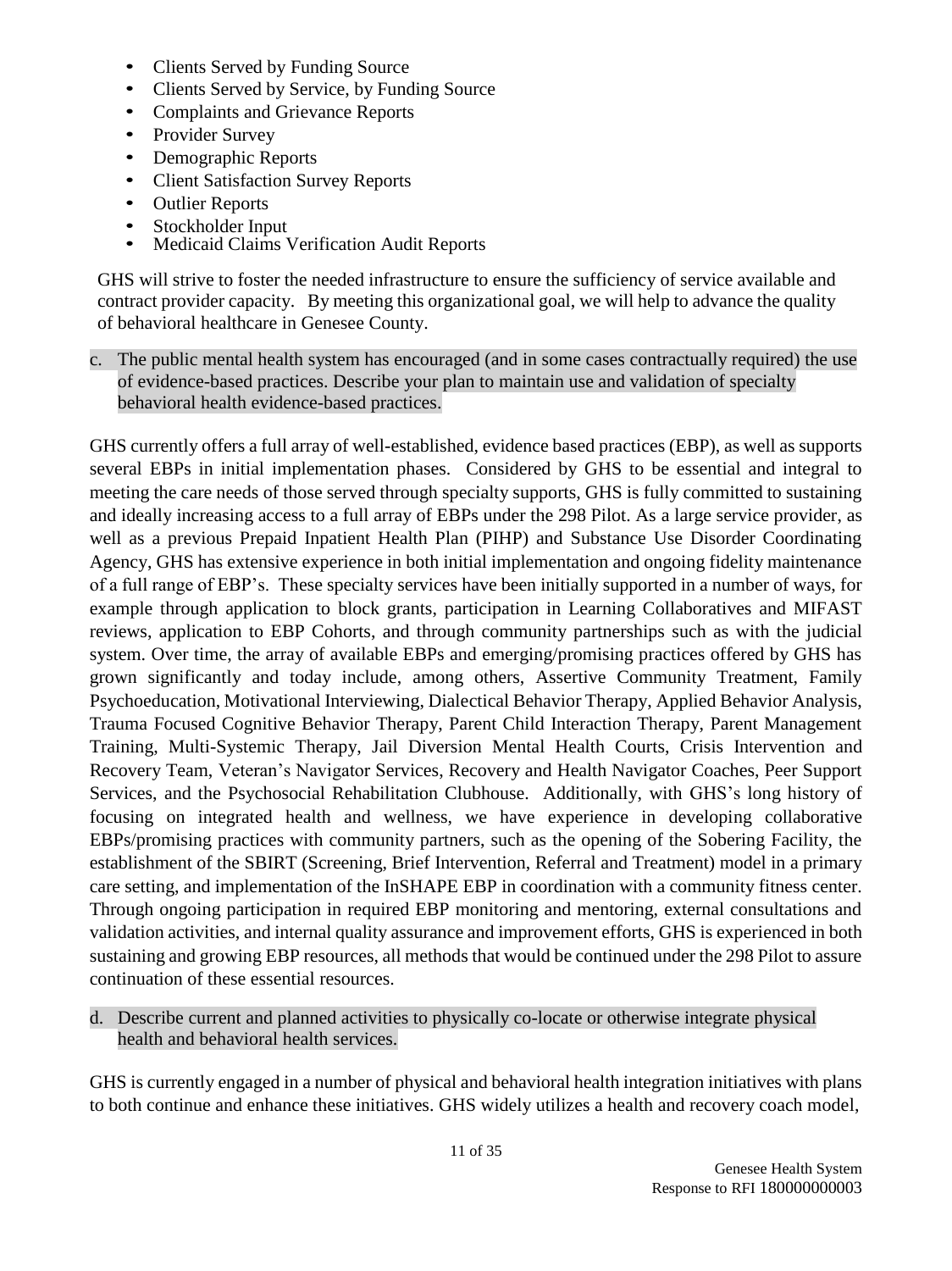both in GHS's directly operated mental health services and GHS's primary care (FQHC) setting. Further, the recently formed partnership of GHS and Mott Children's Health Center represents a co-location model of primary care physical health and specialty mental health services, affording both organizations an opportunity to expand in facilitating coordinated health referrals. In addition, GHS is the recipient of a multi-year University of Michigan subcontract under the Michigan Child Collaborative Care Program (MC3) where we embed mental health workers in primary physical care clinics to provide behavioral health screening, consultation, and referrals.

Genesee Health System (GHS) has a long history of developing and operating co-location and full integration models of behavioral, substance use disorder and physical health services. In addition, GHS has extensive and effective experience in all areas of behavioral health managed care operations as a previous PIHP and Coordinating Agency, uniquely positioning us as a strong 298 Pilot participant.

In 2005, GHS embedded Hamilton Community Health Network to deliver physical health care services within our Psychiatric Medication Clinic. GHS has also provided peer delivered services located at our local emergency departments. GHS also operates and manages a fully integrated Federally Qualified Health Center, called Genesee Community Health Center (GCHC). GCHC provides primary health care, psychiatric medication evaluations/medication monitoring, outpatient therapy, crisis intervention and SBIRT, peer delivered services, medication assisted treatment programs (Suboxone and Vivitrol) and health coach navigation. Our health center is currently delivering this fully integrated health care to 4,500 patients and is designated as a health care clinic for the homeless and public housing population. It is a project site for the State Innovation Model (SIM) and MICare programs. It was recognized as a Patient Center Medical Home by NCQA in 2016.

GHS has been at the forefront of Integrated Physical and Behavioral Health Care and will expand its integration and co-locations under this pilot project by ensuring access to care coordination by *(see page 14-Genesee Health System Integrated Model of Care diagram)*:

- Developing a shared, integrated, coordinated treatment plan between the CMHSP and the primary care physician, the targeted case manager will attend appointments, support medication management and medication assistance programs, coordinate transportation, health service navigation, PCP appointment schedule management, housing, nutrition/diet, and other social determinants of health care.
- Provide High Intensity Care Coordination Services *(see page 15-GHS High Intensity Behavioral Health/Physical Health Programs diagram)*. GHS has an established and successful history of providing services to high intensity behavioral health need individuals. Evidence Based Practices like ACT, MST, DBT, home-based, wraparound and intensive case management programs have produced positive outcomes in reduction of psychiatric inpatient hospitalization, increased jail diversion, maintenance of stable housing, and engagement in SUD detox and residential treatment programs. GHS will further develop and design these resources to service beneficiaries to meet the high intensity of their health care needs. These programs will have team members or direct access to behavioral and physical health care staff who will ensure referrals and access to specialty health care services, coordinated medication monitoring and medication assistance programs, health care staff, navigation to health care service, PCP appointment schedule management, housing, nutrition/diet, and reduction of other social barriers to health care.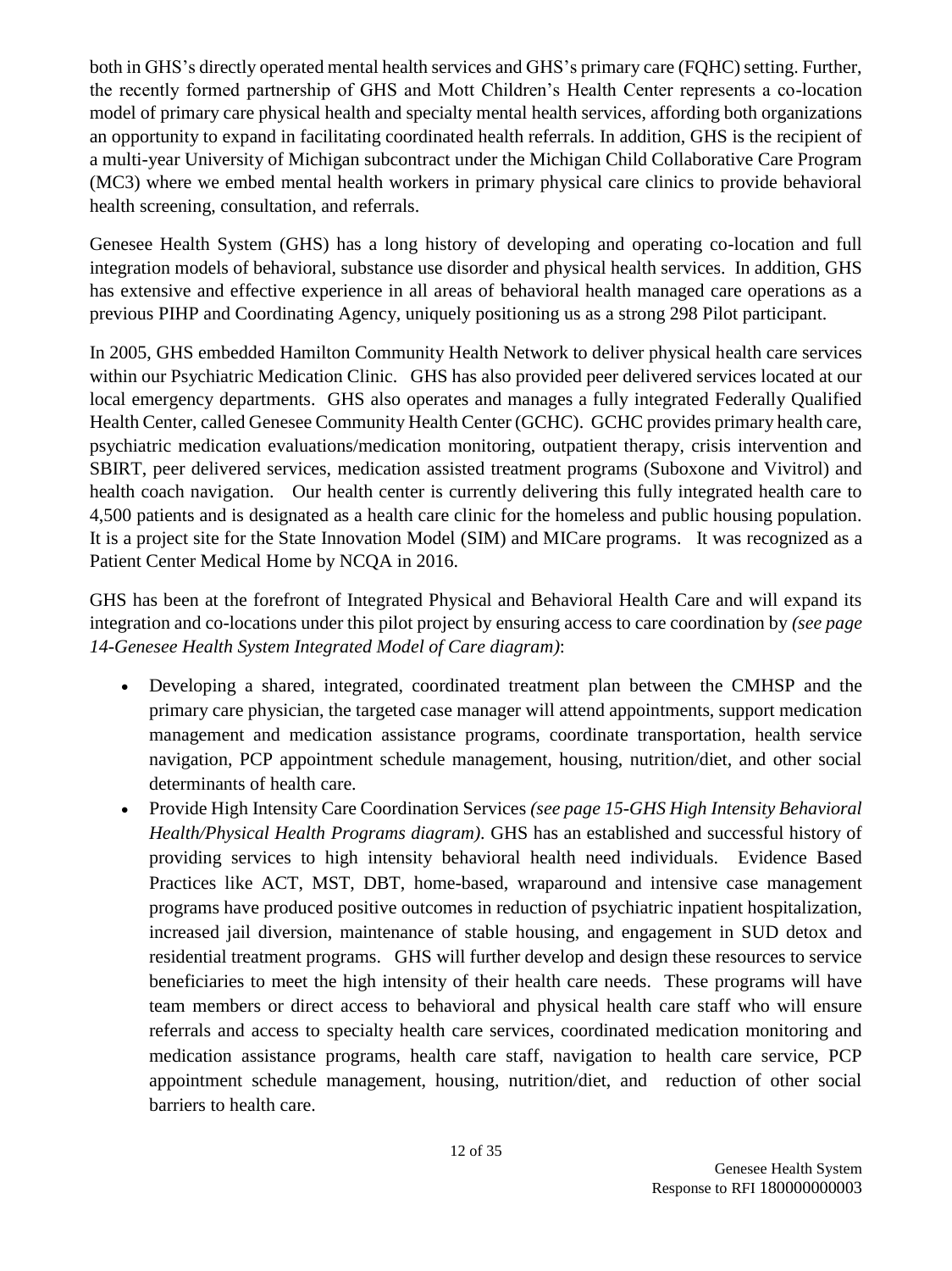- Further develop expanded co-location at county Physician Health Organization, multi-Primary Care Physician practices, as well as at our local hospital emergency departments. Because of GHS's firsthand experience in managing a primary care health center, we will consider expansion of our Health Center and the primary care functions under direct contract with the Medicaid Health Plans. We propose in another section potential reimbursement and financing models which offer the possible development of a fully integrated model of care (offer primary care health services), which GHS is currently operating and managing with our Federally Qualified Health Center.
- GHS has an existing, effective model of addressing inpatient psychiatric admissions and jail diversion opportunities *(see page 16-Service Utilization diagram)*. We embed liaison's working directly with local hospital ED/inpatient psychiatric units and in the jails and court system. GHS receives downloaded reports from the hospitals and jail which are electronically crossed referenced to any prior or currently open individual within our services. This immediately starts a process of re-admission for the individuals, linking to currently open programs and clinical staff or a re-evaluation for a high level of care. By using this same design, we propose to receive all emergency department and/or medical inpatient admission information and the liaison shall implement the same process to ensure immediate linking to current open programs, re-evaluation for services, and/or an increase in the level of care services. Within 24 hours, contact will be made for consumers in our high intensive service programs as described above, and within 72 hours for individuals in lower intensity programs. A further step would be to refer and link with the primary care physician within 3 to 7 days, following some of the same guidelines used for the SIM and MICare programs, as well as develop coordinated relapse prevention plans.
- Potential expansion of services for coordinated integrated services to the mild and moderate population for treatment and prevention.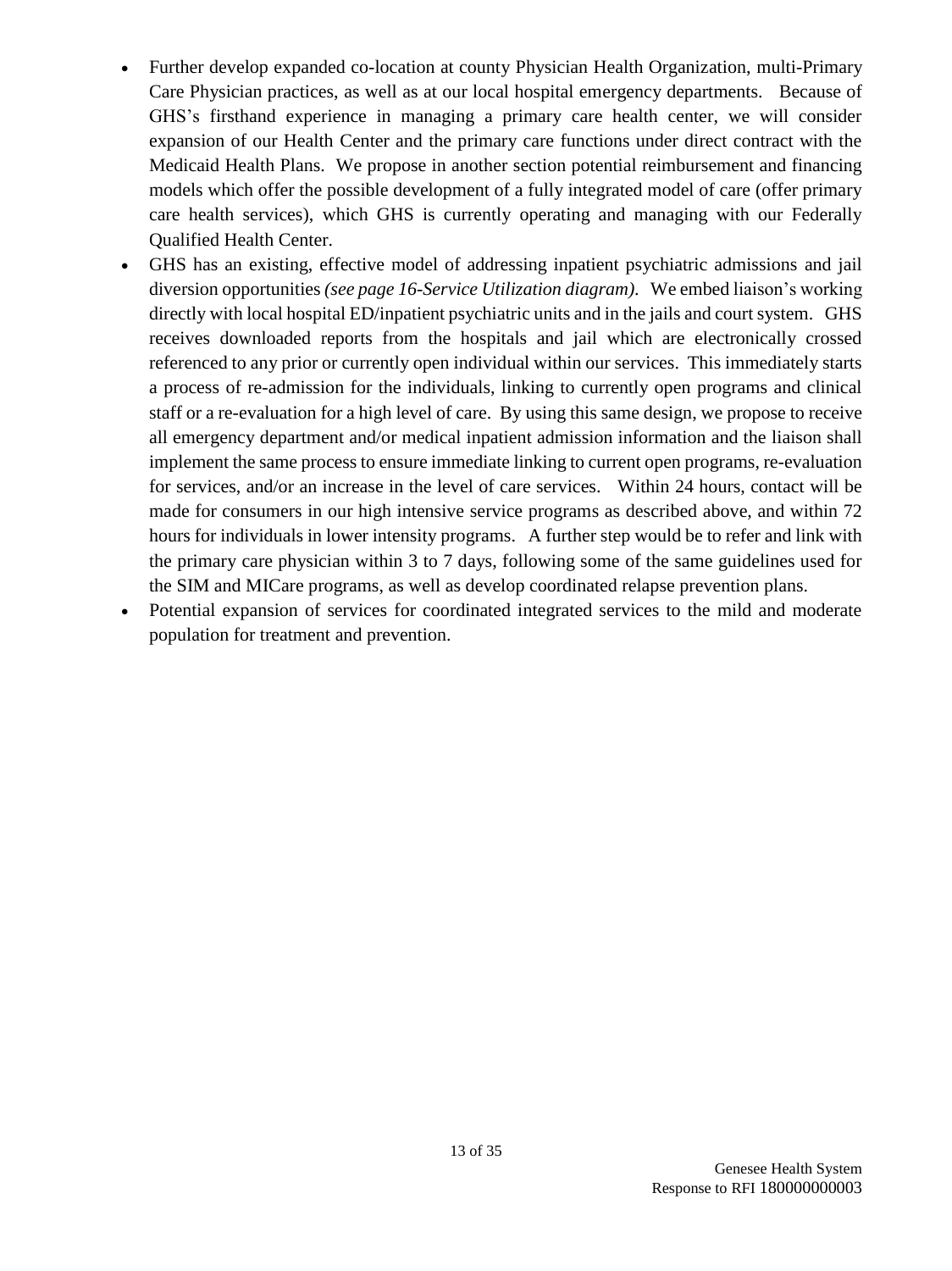# **Genesee Health System Proposed Integrated Model of Care**

### Coordination Primary Care/Behaviorial Health

#### **Case/Care Management**

- •Expansion of current Case Management progam to include physical health.
- •Utilize concepts from the State Innovation Model (SIM) and MICare model to develop Care Teams.
- •Access to RNs, Social Workers, Case Management Assistants, Peer Supports.
- •Attendance to PCP appt.
- •Share communication between PCP/BH.
- •Management of Social Determinants of Health via Peer Supports.
- •Monitors Service Utilization (see Service Utilization diagram).
- •Integrated Treatment and Relapse Prevention care plans.

### Co-Location Physical/Behavioral Health Services

#### **Mott Children's Health Center (MCHC)**

- •GHS currently co-located with MCHC.
- •MCHC provides primary care services.
- •GHS provides behavioral health services on
- 
- •Psychiatric medication management services on site.
- •Monitors Service Utilization (see Service Utilization diagram).
- •Discussion of future expansion of co-located sites with Physician Health Organizaitons and other practices.

## Integrated

### Physical/Behaviorial Health Services

#### **Genesee Community Health Center (GCHC)**

- •GHS was awarded the grant to open a Federally Qualified Health Center in 2012. •Currently two locations.
- •Fully integrated model includes on site: Primary Care Providers, both MH and SUD Social Works, Psychiatric Support, Community Health Works/Peer Support.
- •Offers SUD Medication Assisted Treatment (Suboxone, Vivatrol).
- •PCMH recognized by NCQA since 2016.
- •Monitors Service Utilization (see Service Utilization diagram).
- •Potential expansion of model to target population.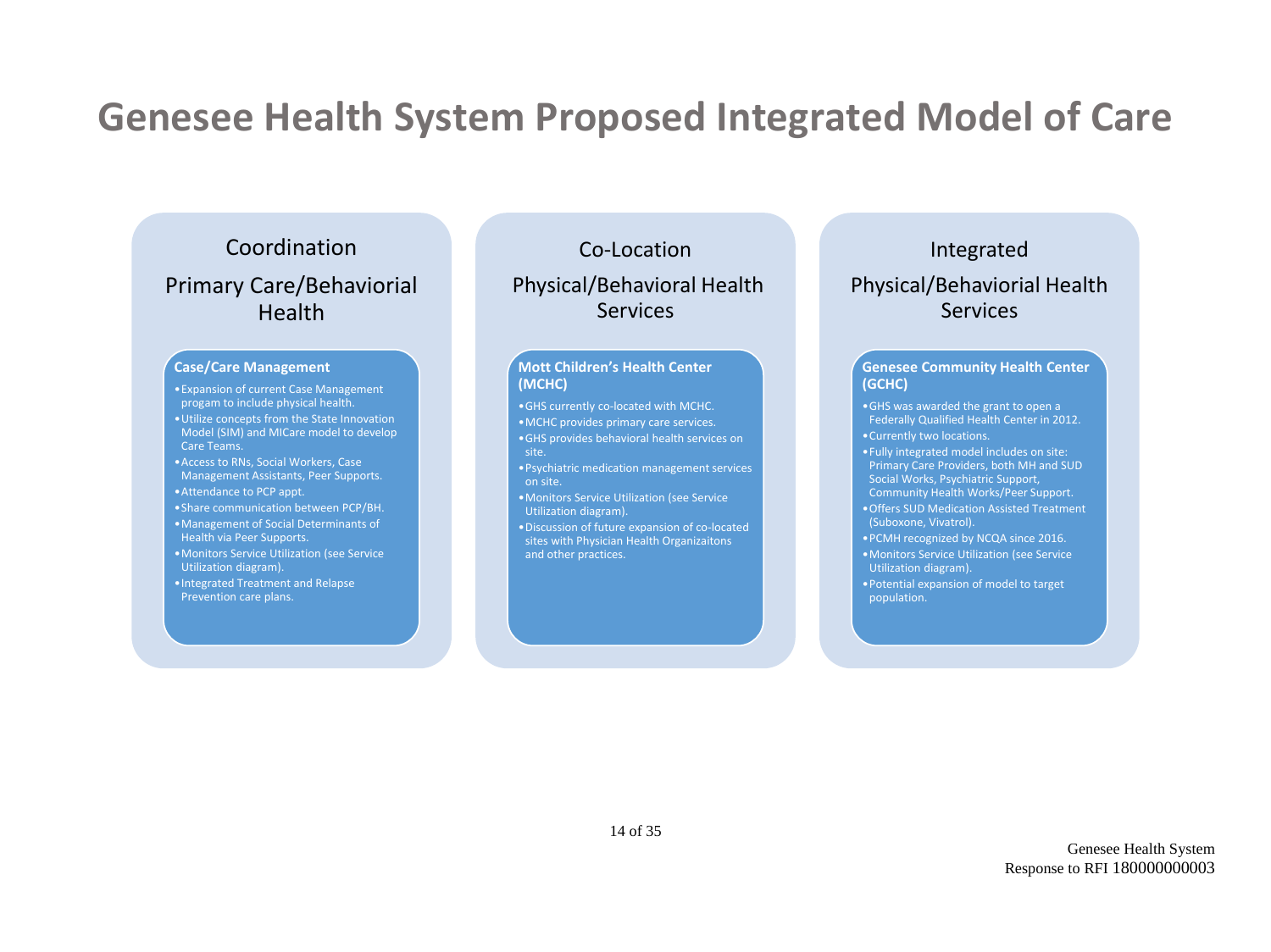## **GHS Proposed High Intensity Behavioral Health/Physical Health Programs**

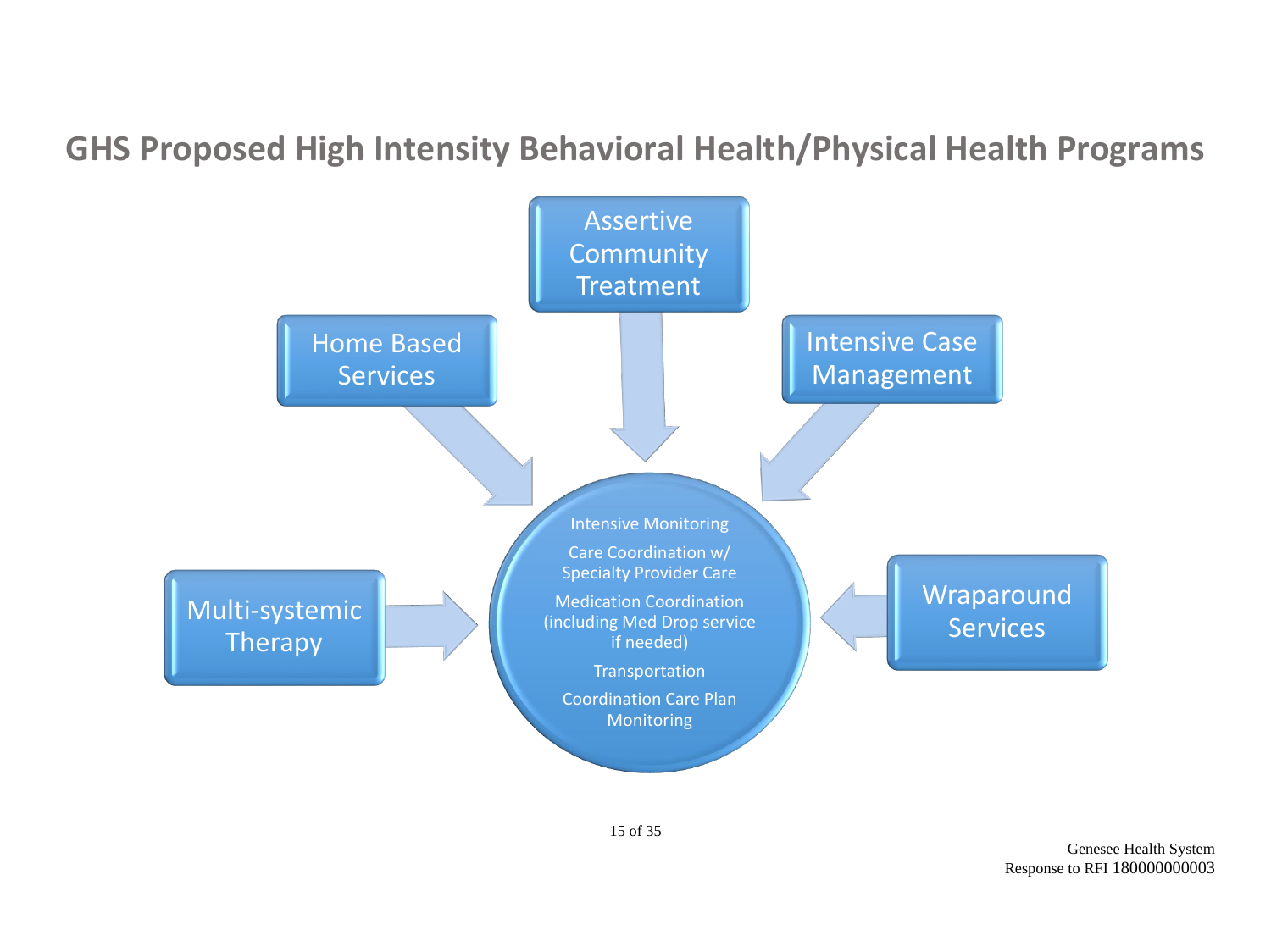## **GHS Proposed Service Utilization**



Genesee Health System Response to RFI 180000000003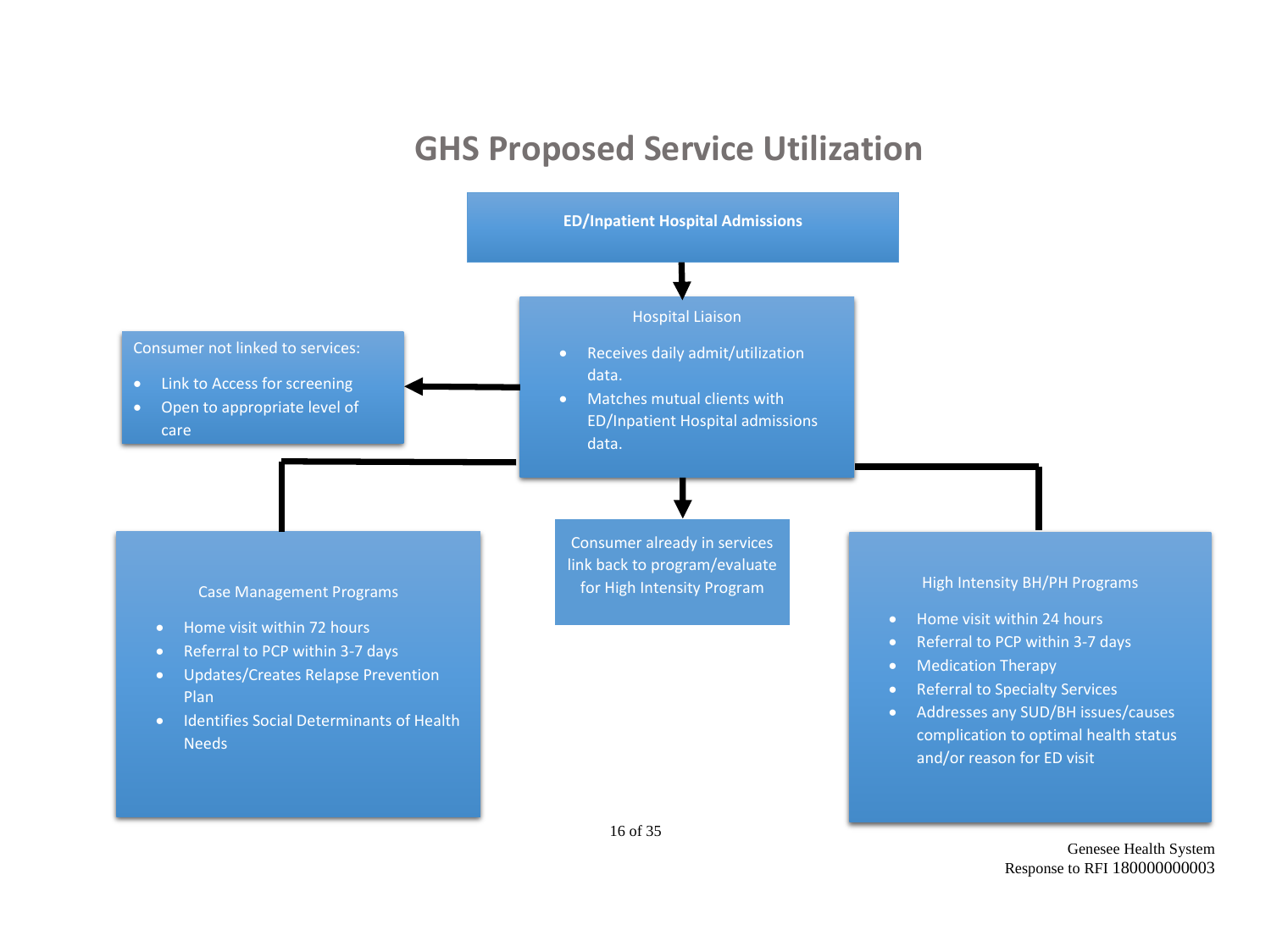e. Describe how care coordination will occur within the pilot region and specifically address how coordination will be integrated for physical and behavioral health needs.

GHS is currently actively engaged in many processes for care coordination and continues to develop innovative approaches with multiple community care providers and the MHPs to better coordinate, inform and direct both behavioral and physical health care for the individuals we serve. In regards to this pilot, GHS expects to continue to engage in already established coordination of care methods, as well as to expand and innovate new methods with MHP and health care partners. One current example involves regularly occurring individual meetings with the six Medicaid Health Plans (MHP) in our county to collaborate and intervene regarding high-risk, shared patients/consumers. These monthly meetings involve the MHP, PIHP, GHS Risk Coordinator, and the provider team members of the individuals receiving services at GHS. The consumers identified have frequent emergency room visits, hospital admissions or chronic health conditions for which they are not filling prescriptions or seeing their primary care doctor and/or specialist. Armed with this knowledge and consultation, the team works with these individuals to address treatment needs and other social determinants of health that may be preventing them from accessing preventative and primary care; to enhance their compliance with treatment; implement and link them to relevant interventions and services; and improve their overall health.

GHS uses CareConnect 360 as a means of gathering data regarding chronic health conditions and diagnoses, treatment history and compliance of consumers we serve. We are currently evaluating the best use of CareConnect 360 to coordinate with and link to primary care and to better assess, diagnose and develop relevant integrated treatment plan goals at the Access, Intake, and Medication Clinic and program levels. We are particularly focused on consumers with the most complex health conditions that may not be engaged in treatment with the physicians and specialists required to effectively manage their care and are developing an organized process of identification with effective strategies to employ that may assist these individuals in improving their health outcomes.

As another example, GHS's FQHC (Genesee Community Health Center) is one of approximately a dozen primary care entities to recently partner with Greater Flint Health Coalition (GFHC) to participate in the State Innovation Model (SIM) pilot through MDHHS. The project entails identifying patients with frequent emergency room visits, preventative emergency room visits and/or inappropriate emergency room visits. The hospital, through GHS SIM grant positions, or primary care completes a social determinants of care survey with the patient and enters the data into a secure software platform which is received by Greater Flint Health Coalition (GFHC). Patients may have barriers such as mental health and substance use disorder symptoms, transportation, childcare, housing, food, utilities or other aspects that pose challenges in accessing annual or other preventative health care services. GFHC notifies the participating primary care and makes a prompt electronic referral to the most appropriate entity in the community. GHS has two staff working at both local hospitals and in the community to connect these patients to all needed resources and to provide feedback as to the status of the referrals.

There are a number of other current examples of GHS taking a lead role in care coordination that would be maintained and expanded through the pilot. For example, in response to the increased needs of those affected by the Flint Water Crisis, GHS engages in comprehensive coordination of the physical and behavioral health needs for the children, pregnant adults, elderly and others we serve. MDHHS approved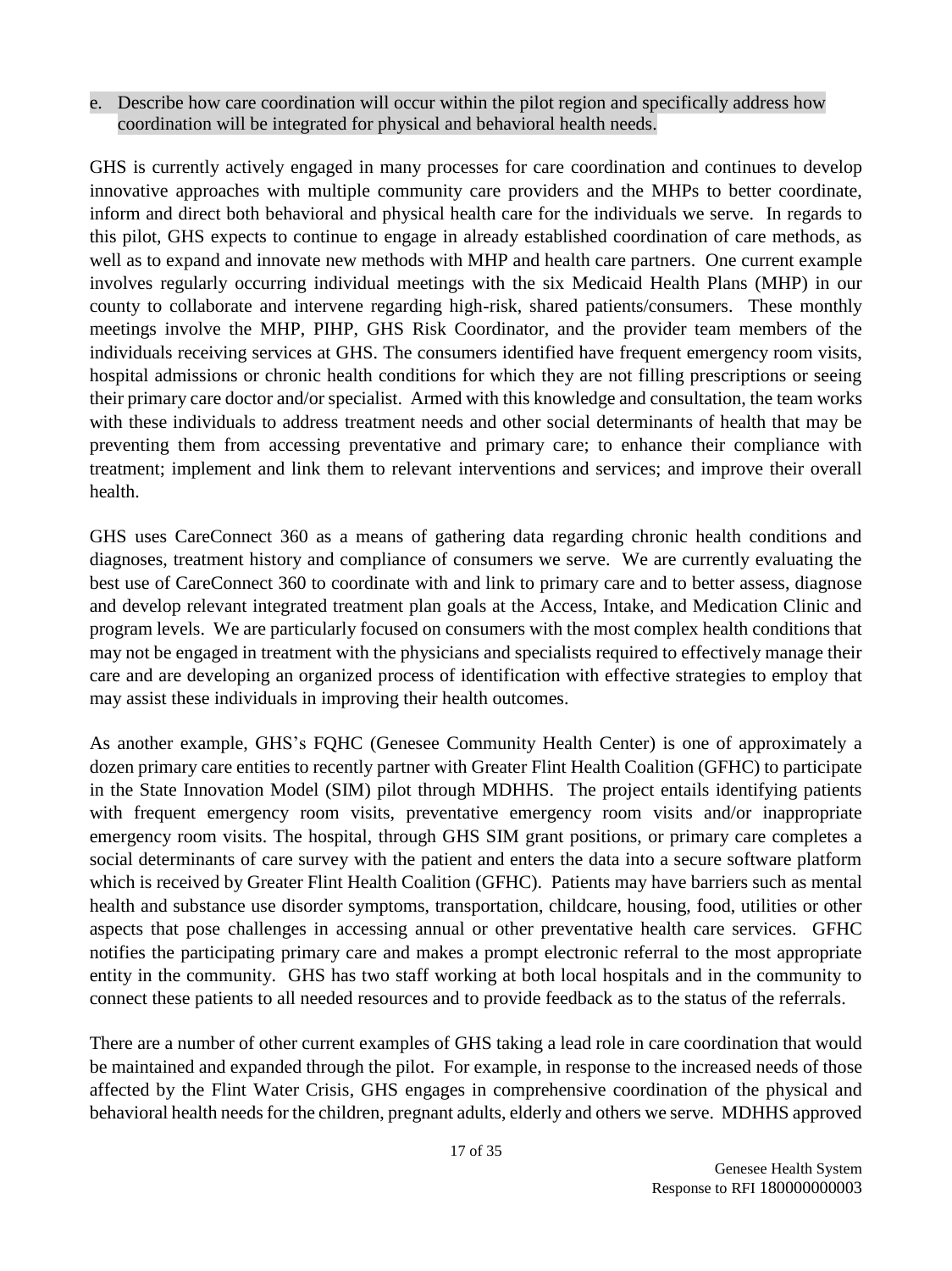a Medicaid waiver program and contracted with GHS to provide targeted case management for the children and pregnant women receiving this expanded Medicaid benefit. GHS performs comprehensive assessments and links and coordinates these individuals and families to all needed services including counseling and medication through the MHPs, specialty mental health services through GHS; primary care through Genesee Community Health Center and other primary care providers; lead testing; immunizations; water resources and testing and more. GHS also operates a mobile unit that goes into the community and local neighborhoods; complete with clinicians providing therapy, education and information and linkage to needed resources. GHS has a team of community-based Family Navigators and Parent Support Partners with lived experiences that serve families, coordinating all aspects of their health care and other needs; and providing them with support and guidance along the way.

f. Explain how the applicant will meet all capacity and competency requirements for care coordination and service delivery that are new to the pilot members (i.e. Substance Use Disorder Services, Services for Individuals with Intellectual or Developmental Disabilities, Services for Individuals with Severe and Persistent Mental Illness, Services for Children and Youth with Serious Emotional Disturbances).

GHS is currently meeting all capacity and competency requirements for care coordination and service delivery for individuals with intellectual or development disabilities, adults with severe and persistent mental illness and children and youth with serious emotional disturbances with a vast network of specialty providers and a full array of specialty services including numerous evidence based practices.

Although GHS is not currently functioning as the Coordinating Agency (CA), care coordination and service delivery for individuals with co-occurring and substance use disorders (SUD) are not new to GHS. Most of Region 10 PIHP SUD contracts are ones that GHS formerly held and are agencies we still partner with in various community initiatives. As a part of a recovery-oriented system of care that works to combat stigma and increase accessibility for those with substance use and co-occurring disorders, GHS will assume responsibility for contracting with these SUD providers, as well as others as needed, to resume authorizing substance use services of sub-acute detox, residential, day treatment, intensive outpatient, enhanced outpatient, methadone, and recovery housing; and partner with these providers to enhance their competencies in assisting individuals and families with co-occurring and substance disorders achieve recovery and wellness.

Currently, GHS Access, under lease of Region 10 PIHP, utilizes ASAM (American Society for Addiction Medicine) for initial level of care placement and will continue under the pilot. In addition, when GHS was the former PIHP/CA, GHS's electronic medical record authorization system had ASAM built into the electronic authorization request and is poised to re-instate this authorization system so that ASAM is reviewed with each ongoing substance use authorization request. Priority populations are supported and managed according to all federal, state and local requirements.

Genesee Health System has maintained effective and comprehensive network capacity for specialty mental health services and will be able to do the same when adding substance use disorder services. GHS's Provider Relations Department obtains monthly capacity reports from providers. In addition, GHS has a committee that reviews monthly data, such as number served by providers and service type, service utilization, and monitor trends over time to identify in advance, potential capacity issues, or need for specific service expansion. This infrastructure is currently in place and will continue to be leveraged in the pilot.

GHS has a robust training department that ensures core training requirements are met, but also provides additional trainings in behavioral health, physical health, trauma, and substance use disorders to enhance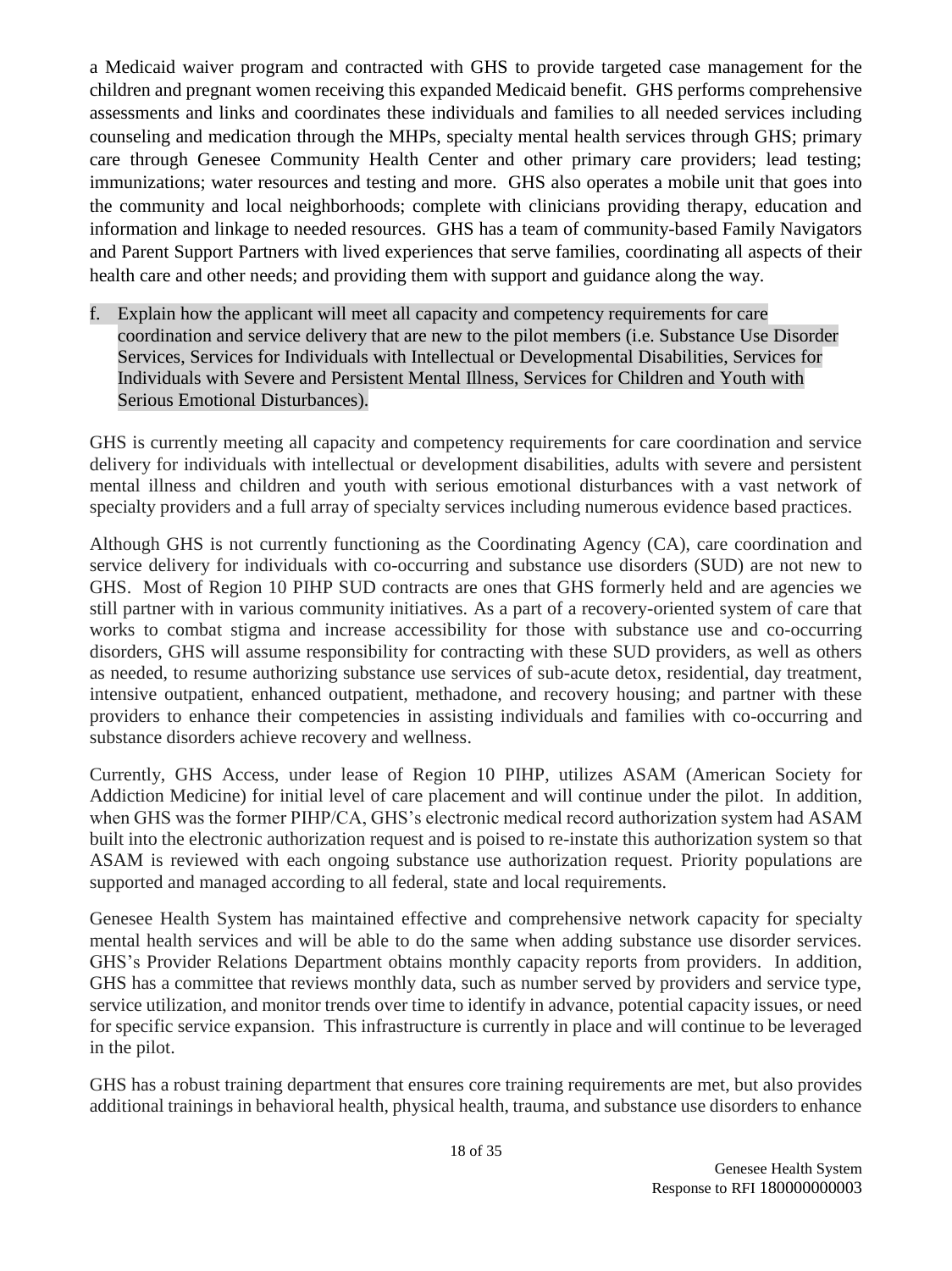staff skills. GHS Quality Management audits programs and providers at least once annually, during which time OM auditors review staff human resource files, to ensure appropriate trainings have been completed for continued credentialing and privileging. GHS currently employs numerous clinicians who possess substance use disorder credentials through the Michigan Certification Board for Addiction Professionals and would continue to support and enhance this effort, ensuring compliance with all credentialing requirements.

#### g. Explain how principles of cultural competence will be used to support and inform integrated care (include current or proposed coordination with Michigan Tribal Nations).

Genesee Health System (GHS) has a well-established comprehensive training curriculum, which all GHS staff are mandated to attend, and has access to continuing education opportunities. Trainings are also offered to other community agencies, including providers of mental health services, law enforcement agencies and support groups, through the GHS Speaker Bureau and participation in local health fairs and events.

Newly hired staff are required to attend the New Employee Orientation, a weeklong training with classes covering topics such as welcome and overviews, human resource matters (payroll, benefits, and retirement), HIPAA, Ethics, Cultural Competency, Blood Borne Pathogens, health and safety, and many others. GHS has had experience providing specific training on cultural competency including classes covering topics on culture, age, race, gender, sexual orientation, spiritual beliefs, socio-economic status, language, stigma and military culture. Through continued assessments of community needs, staff feedback and training requests, and other community input, GHS's training curriculum has and will continue to provide education to professionals in order to provide the best of care.

By training and educating staff on cultural competency, a foundation will be built that could be used in both mental health and physical health caregiving. GHS believes cultural competence is just good healthcare. Under the 298 pilot, GHS will continue to provide comprehensive and up to date training and education.

h. Describe how the applicant plans to use CareConnect360 and other health information technology systems to improve care coordination.

Genesee Health System (GHS) currently uses CareConnect 360 (CC360), as well as other information technology tools, as a means of gathering data regarding chronic health conditions and diagnoses, treatment history and compliance of consumers we serve. These tools are used to coordinate with and link to primary care and to better assess, diagnosis and develop relevant integrated treatment plan goals at the access, intake, medication clinic and other program levels. GHS plans to continue to leverage the use of these tools during the pilot, as well as to expand opportunities for use. Using CC360, GHS is currently particularly focused on consumers with the most complex health conditions that may not be engaged in treatment with the physicians and specialists required to effectively manage their care and are developing an organized process of identification with effective strategies to employ that may assist these individuals in improving their health outcomes. In addition to the above, GHS Quality Management compares a sample of audited cases with health diagnosis in CC360 to ensure they are identified and appropriately assessed and addressed in the mental health record. If new information is found in CC360 that is not found in the clinical record, the information is provided to the program management for it to be appropriately assessed and addressed in the individual plan of service.

GHS also utilizes the Great Lakes Health Connect referral platform to link and coordinate with primary care offices and community partners that are participating in the State Innovation Model pilot, through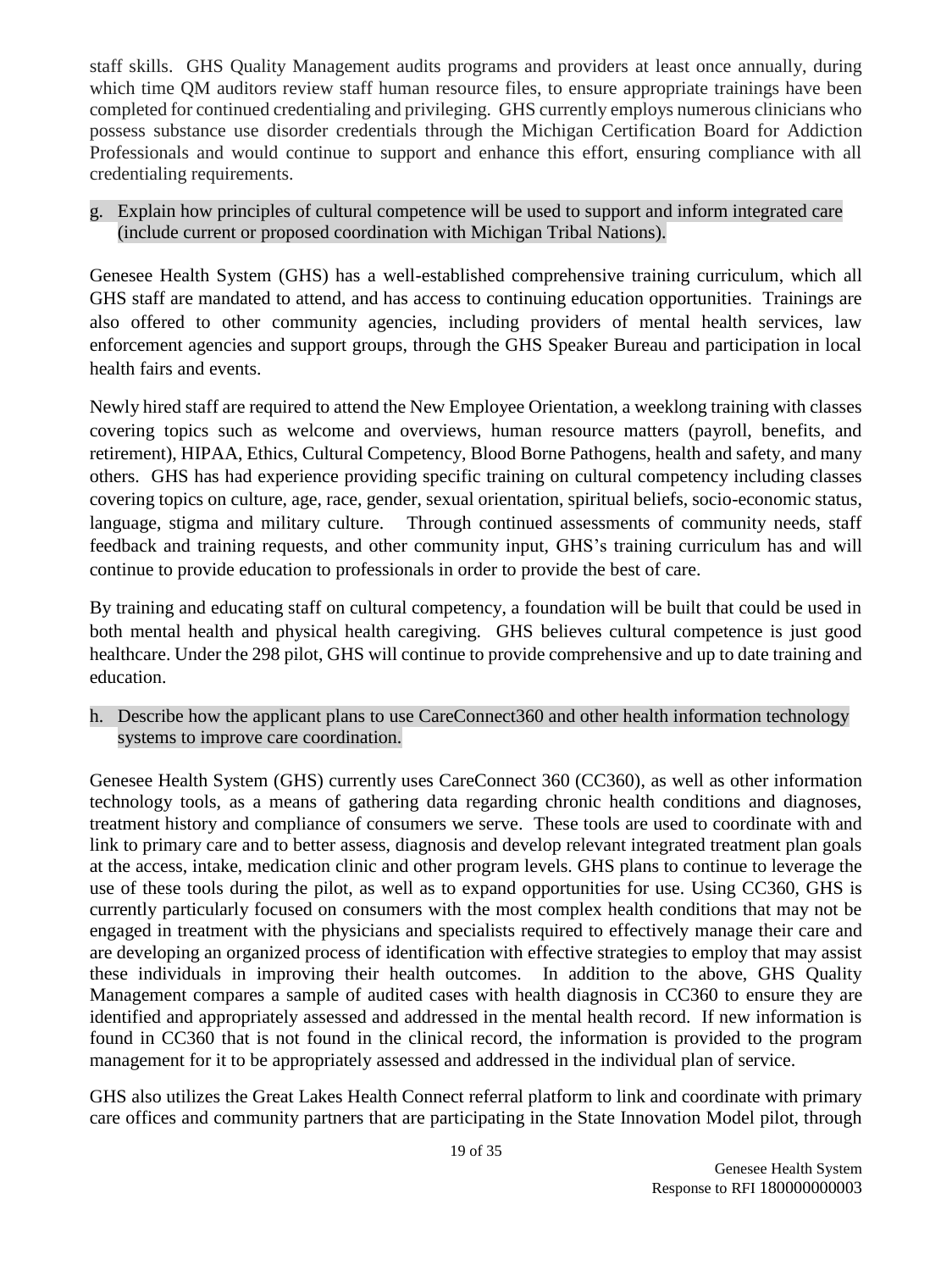Greater Flint Health Coalition. In addition to receiving and making electronic referrals, there is a secured messaging system to communicate with the primary care office and other agencies concerning consumer referrals and status.

Genesee Health System also receives Admission, Discharge, and Transfer (ADT) feeds, which automatically populate for the assigned primary case manager in the GHS electronic medical record, CHIP. Case managers follow up with consumers and healthcare providers on the information from the ADT feeds, such as emergency department or hospital admissions, medical and psychiatric, to ensure consumer needs are met, and to prevent worsening of symptoms/issues and future emergency department and hospital admissions.

As these information technology tools evolve, GHS will continue to develop additional and more effective methods of utilization to improve care coordination, outcomes, and risk management. Policies and procedures, staff trainings, electronic medical record upgrades, and other adoption and expansion efforts will be made to maximize use of these tools, both routinely and as part of the pilot efforts.

#### i. Describe how the applicant will promote interoperability in clinical processes through the use of common privacy standards.

GHS possesses robust and effective resources, policies, and procedures to ensure healthcare interoperability of its information technology systems and software applications to communicate, exchange data, and use the information that has been exchanged. All computer users at GHS must sign the Computer Acceptable Use Agreement annually, attesting to confidentiality and credentialing, before being allowed access. Each login and all client record access is recorded and monitored. GHS's information system security policy requires each user to have a unique User ID and password that is not shared. Passwords are required to be complex (8 characters or more, and at least 3 from the following categories: uppercase letter, lowercase letter, number, symbol) and changed every 3 months.

Access to our electronic medical record (EMR) is restricted based on user training, licensing and job function, and controlled via login ID. Staff have access to information only for clients that are authorized to their providers. They are also subject to a time-based auto-logoff for periods of inactivity. Each time a user logs into the EMR, they must agree to a confidentiality statement and attest to their credentials. All access is logged and monitored.

GHS computer facilities are all in access controlled buildings with badge readers to restrict access. Network hardware is physically secured in a locked and monitored room, with access limited to IT personnel, and secured by both network and software security. The GHS data center is a secure room with logged badge access, climate control with redundant air conditioners, backup generator power, with water lines removed from the room. There is a 24/7 alarm service notification of physical security breaches, and extreme temperatures. GHS virtualizes all of our servers for high availability, better performance, and more efficiency to administer the network resources. Daily backups, which include the NextGen GHS FQHC EMR since we host it on premise, are replicated from the main appliance to an identical one stored at an external location. We use industry standard controls, including firewalls, intrusion detection/prevention system, and anti-virus software, to prevent unauthorized access via public networks. To safeguard against Protected Health Information (PHI) being transmitted over the Internet unprotected, we have equipment in place to encrypt the message to make it more difficult for an unauthorized person to view it.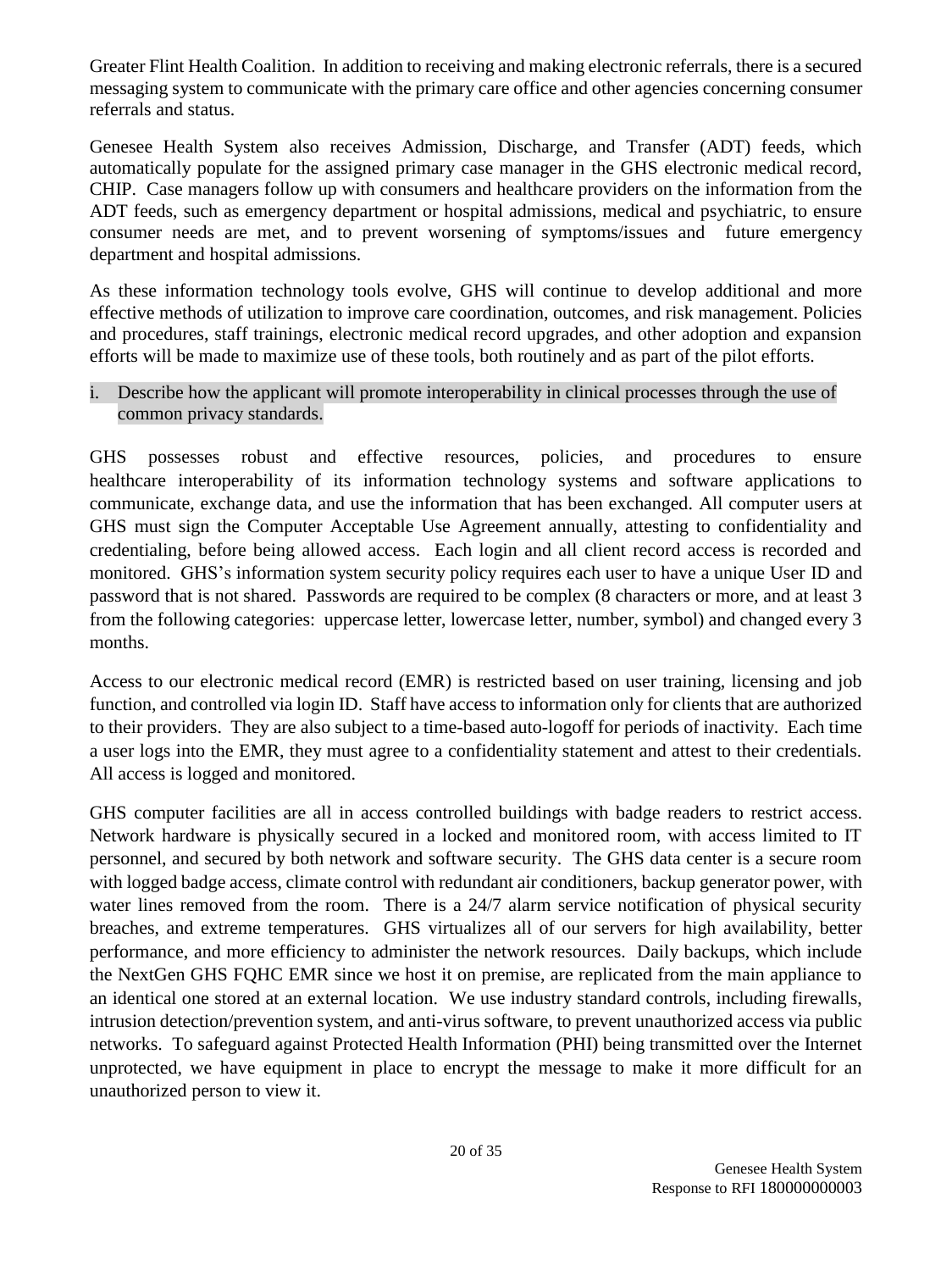Our EMR (CHIP) data center is located at the vendor's (PCE) data center in Farmington Hills, MI in an access controlled building. To prevent the loss of any transactions, the application software commits all transactions to disk when the user saves the record. A system failure will not cause any loss of data already stored on disk. Disk failure is prevented by RAID-5 protection where any failed disk can be reconstructed by the operating system without losing any data. The AS/400 operating system continuously monitors the error rates of all disks; when error rate on any disk reaches predetermined threshold, the operating system automatically notifies IBM Rochester Support Center where an IBM customer engineer will be dispatched with the replacement disk to replace the failing disk on site at PCE. All equipment in the data center is supported by uninterruptible power supply and a natural gas backup generator to provide maximum system availability. The entire network is protected by firewall software (Check-Point) to prevent unauthorized access and intrusion. All access to the system functions are logged for auditing purpose. In addition, PCE contracts with a data center in Chicago which hosts an identical copy of all of the data and can utilize it as a hot-site in case of an emergency or maintenance, so the downtime would be minimal.

Paper medical records are secured in a locked room with access limited to Health Information Department (HID) staff. Record shelving is rolled shut and locked each night. Staff must submit an electronic request for records, which is logged, and records are checked out/in. Records from storage are requested by faxing or emailing list to storage facility. Once record is received in HID, it is logged in and when record is ready to return to storage, it is logged out.

j. Explain how the pilot region will improve coordination of care through health information exchange.

GHS will contribute to a community health record or participate in certain health information exchanges whereby we may disclose health information, as permitted by law, to other health care providers or entities for treatment, payment, or health care operations purposes. Currently, we have a relationship with Michigan Health Information Network (MiHIN) and Great Lakes Health Connect (GLHC) where we actively participate in sending and receiving health information to increase efficiency and quality, while reducing cost and time. Admission, Discharge, and Transfer (ADT) notifications received are paramount in improving patient care coordination and identifying high utilizers of health care. GHS also collaborates with Mott Children's Health Center and shares data with our common patients. We have two electronic medical records (EMR), one for behavioral health (CHIP) and one for our FQHC health center (NextGen Healthcare) which are capable of exchanging HL7 standard messaging so we anticipate no problems interfacing with new entities.

### 8. Financing Model and Considerations:

Consistent with the requirements of Sec 298 of PA 107 of 2017, the pilots will integrate physical health and behavioral health funding in a single contract with each licensed Medicaid managed care entity that is currently contracted to provide Medicaid services in the geographic area of the pilot.

Approximately forty-percent of the behavioral health expenditures are directed to individuals who are not enrolled in a Medicaid Health Plan. This specific population includes a higher percentage of individuals with significant behavioral health needs receiving multiple services. MDHHS is currently analyzing multiple options for the management of specialty behavioral health benefits for this population during the pilot(s).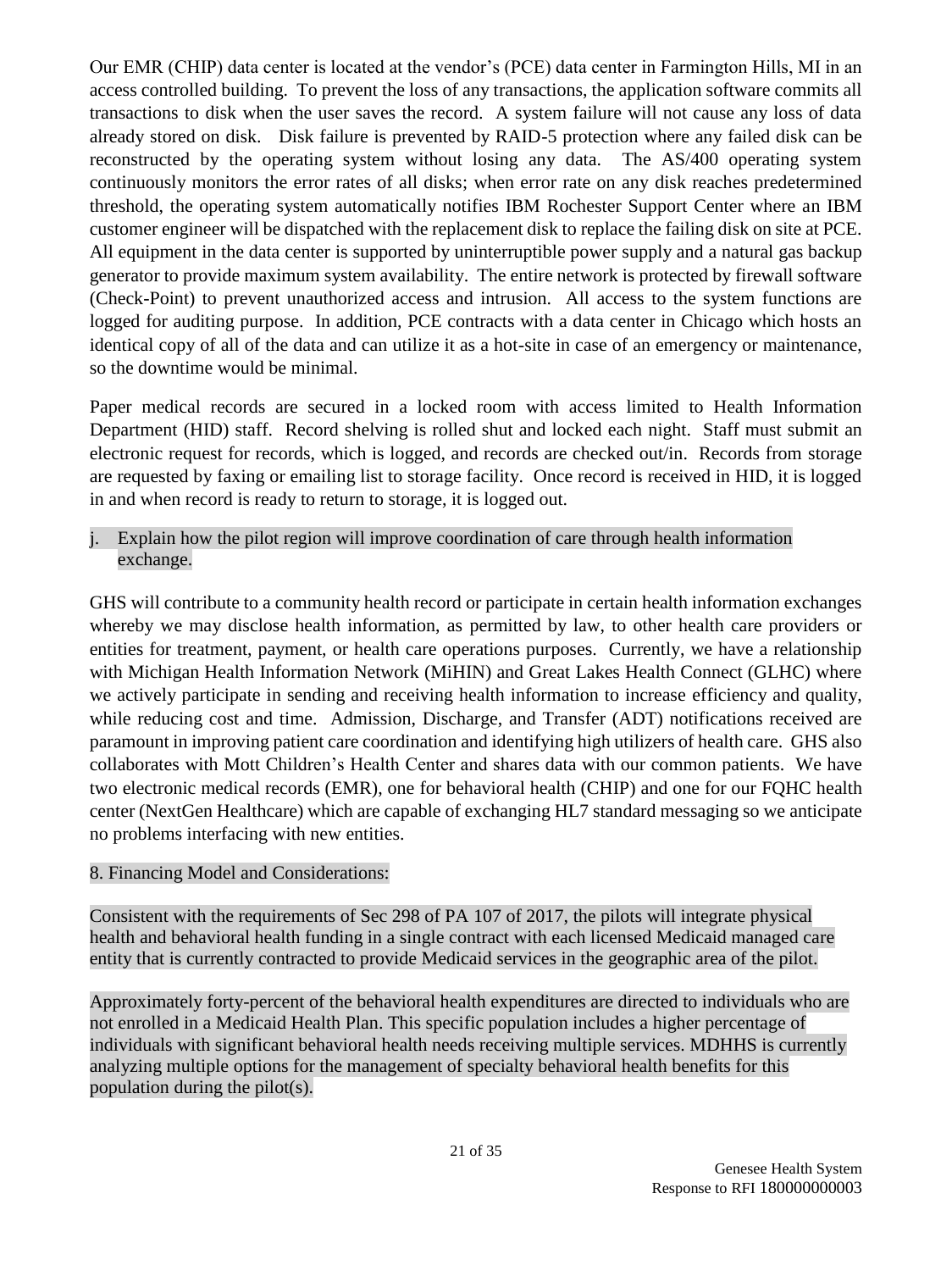a. Explain the proposed MHP to CMHSP payment model including any plans for shared-risk and value-based financing models (Any proposed financial arrangement that passes downside risk to a CMHSP must be approved by the Department).

GHS proposes payment at the current BH/SUD capitated rates developed by Milliman and passed through MDHHS in order to fund coordination of care. In subsequent years, potential co-location and embedded integration of behavioral, SUD and physical health models between GHS and the MHP whereby the MHP designates GHS as a specialty Primary Care Provider. GHS is open for discussion with the MHP in the development to a shared-risk model. This could include modified PMPM rates with the further development of a co-location and embedded PCP integrated model. These modified PMPM rates might include a percentage withhold which could be earned back based on performance. Initially, a negotiated risk reserve earmarked is a necessity, especially under a full-risk contract. The current regional entity holds all of the risk reserves and savings which have been produced.

Currently, our FQHC (which is currently an integrated Behavioral/SUD and Physical Health Care provider) has several value-based financing models for enhanced payment which could be used as a platform for a fully integrated physical and behavioral health financing model. These include payments for MHP HEDIS quality incentive programs as well as MDHHS sponsored programs such as MICare and SIM. These program's common goals are:

- Improving clinical quality outcomes (i.e. HEDIS)
- Emergency room readmissions cost reductions
- Hospital cost reductions related to length of stay

From a primary care standpoint, our FQHC is already working with one of our MHPs regarding the implementation of a value-based program ACO (Accountable Care Organization) contract with the underlying premise of a patient-centered medical home patient care continuum of care. Key elements include focus opportunity initiatives (FOI) related to measurement of post discharge follow up care, PCP/Membership accuracy and physician visit frequency for hypertension. All key elements entail development of processes to accurately track patient data through the continuum of care in a shared-risk arrangement leading to positive clinical outcomes. These particular clinical quality outcomes were partly chosen because from a financial standpoint, they are a significant component of the new Medicare Part B payment system (MACRA), slated to begin on January 1, 2019. Under the premise of a co-location and embedded PCP integrated behavioral/SUD and physical health model between GHS and the MHP, the above mentioned three primary care goals would be aligned with our behavioral health population with the ultimate financial model goal of maximizing reimbursement.

GHS will work jointly with MDHHS to develop a reimbursement model for the non-enrolled Medicaid Health Plan beneficiaries as well as the General Fund behavioral health services provided in Genesee County.

b. Describe your experience with value-based financing methods and models.

GHS was formerly a PIHP until recent years with the formulation of the Region 10 PIHP. Similar to today's Region 10 structure, MDHHS has a shared risk contract for the management of the behavioral health population. Due to GHS's past history as the PIHP, we are familiar with this shared risk arrangement and would be poised to enter into the same agreement moving forward under this pilot project. In addition, see above response to question #8A regarding our value-based financing models experience under our current FQHC.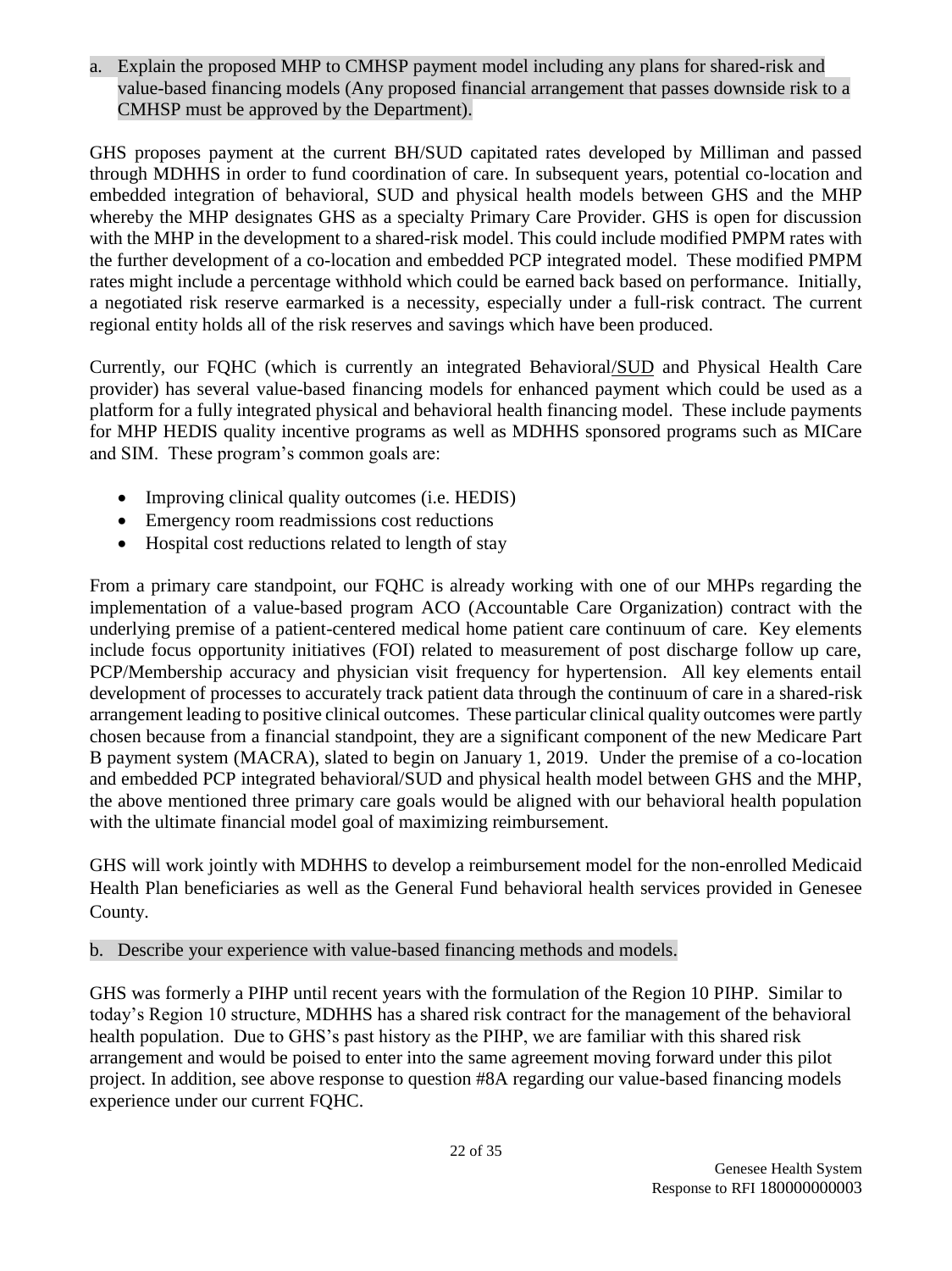c. Describe how the pilot will track savings and develop a reinvestment plan in accordance with the 298 boilerplate.

"For the duration of any pilot projects and demonstration models, any and all realized benefits and cost savings of integrating the physical health and behavioral health systems shall be reinvested in services and supports for individuals having or at risk of having a mental illness, an intellectual or developmental disability, or a substance use disorder. Any and all realized benefits and cost savings shall be specifically reinvested in the counties where the savings occurred."

GHS is open to discussions with the MHP regarding various methods to track savings. The following are proposed savings tracking methods aligned with the common program clinical outcomes as described in question #8a above:

- Improving clinical quality outcomes (i.e. HEDIS): Through our FQHC, our MHPs track certain HEDIS data such as depression screenings, A1C counts, etc. on a monthly basis. This same program can be applied to our behavioral health consumers based on the various behavioral health quality indicators available. Based on actual results versus target results an enhanced incentive payment is computed.
- Emergency room readmissions cost reductions: Through our FQHC's SIM program we will have the capability to monitor our consumer's emergency room admissions. This allows the ability to track costs comparing an established baseline target to actual cost on an established time interval report out basis, such as monthly. This same program can be applied to our behavioral health consumers.
- Hospital cost reductions related to length of stay: Same as above. We will have access to our consumer's data.

From the savings derived from the methodology described above, a reinvestment plan will be developed where necessary to invest in the pooled funding and collaborative relationships as described in question #8d below. Therefore compliance with the requirement of the Section 298 boilerplate of reinvesting all funds back into our consumer population within Genesee County is met.

d. Specify how the financial arrangements of a pilot will address the various "community benefit" functions of the CMHSP such as various pooled funding arrangements, social services collaborative agreements, and other relevant community activities.

The surpluses generated from the shared-risk arrangement will be reinvested back into the entities with a collaborative dollar sharing and/or pooled risk arrangement very similar to our current agreements:

- Homeless Shelters
- Alliances with our local hospitals such as Hurley Hospital-various health fair offerings. In addition, there is a pooled funding arrangement for psychiatric crises referrals leading to the development of a crises center.
- Genesee Health Plan-current collaborative arrangement to service uninsured consumers seeking behavioral health services.
- Genesee Intermediate School District (GISD)-continue child screenings and other collaborative services.
- Social Service Agencies-MOUs currently exist to provide services at various agencies.
- Food banks
- Transportation services
- Expansion of Prevention Services for the treatment of the Opioid Epidemic.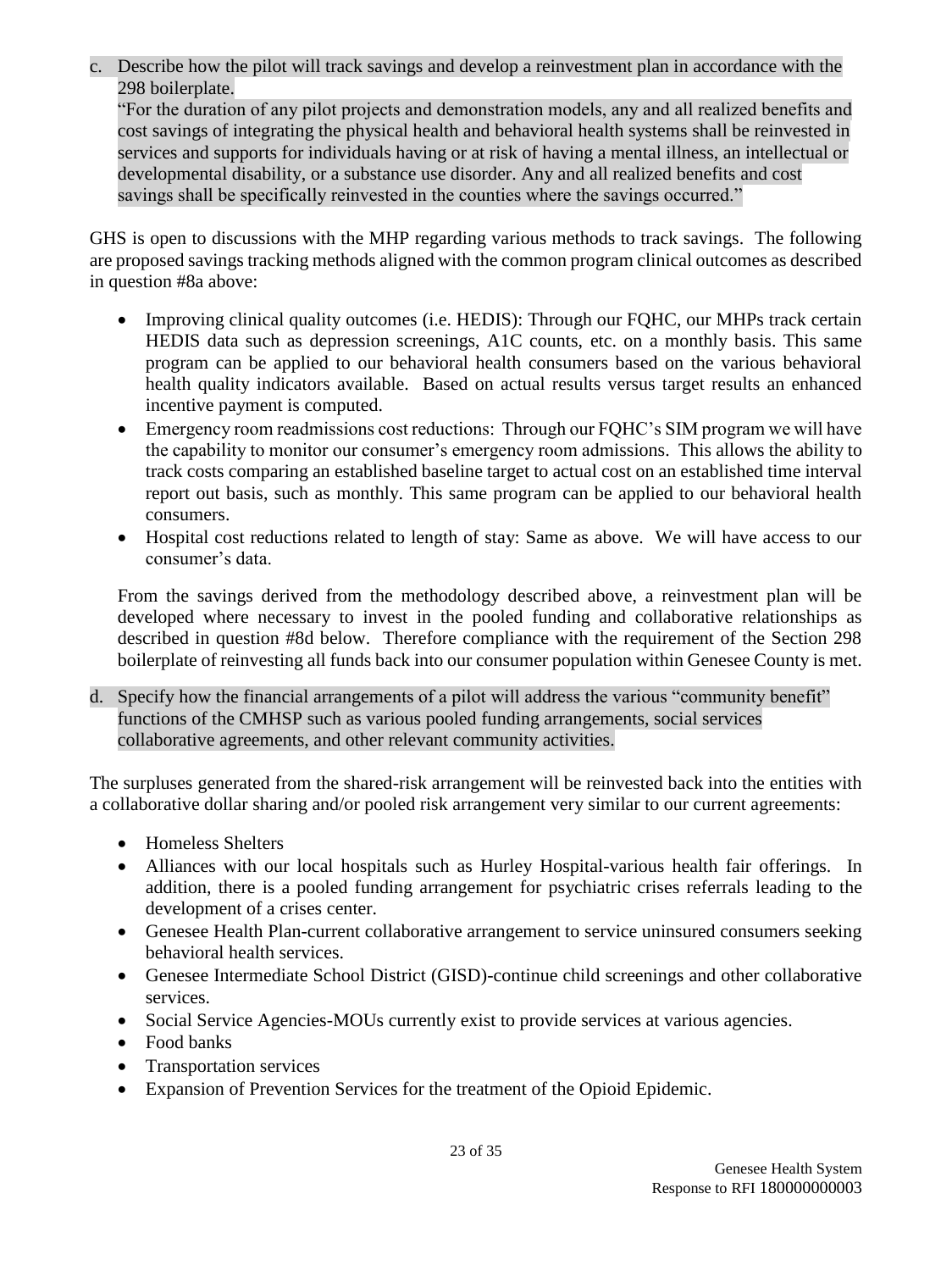e. Provide a description of how the specialty behavioral health benefit for the fee for service population could best be managed in the pilot region.

Genesee Health System (GHS) is currently providing services for the State of Michigan under a fee for services contract. We have been identified as the Designated Provider Organization in regards to the Expanded Flint Water Medicaid Waiver for the targeted case management services for the water related crisis in Flint, Michigan. As the targeted case manager provider under this special waiver, it is GHS's responsibility to monitor children potentially affected by the lead contained within the water system in Flint, Michigan. GHS provides all of the linking and coordination for these special populations and works closely on all behavioral and physical health issues with the primary care providers. GHS has also provided services under the fee for service model for children open to our SED waiver program. These children require high-intensity services and are often provided wraparound services in which GHS staff coordinates care with multiple behavioral and physical health providers and service agencies.

Through our FQHC-Genesee Community Health Center, GHS also provides services under the fee for service model. This includes physical health, SUD, and behavioral health services for the homeless population with chronic diseases such as diabetes and heart disease to go along with mental illness. GHS recently moved to an institutional billing model which entails full wraparound payment for services at the time of the visit. Per GHS's RFI as shown in the Proposed Organization Structure diagram on page three, consists of a direct working relationship with the primary care providers for these populations. All care will be coordinated with the PCP and built into the individual's plan of service. This will include a care plan for all health related services and treatments.

GHS will provide the full array of Medicaid behavioral and SUD services for this population with the additional care coordination as identified within other sections of this proposal. GHS will provide the services under the same proposed financial model described with this RFI per question 8. GHS will use the Medicaid capitated funding as set by MDHHS using the current Milliman calculation rates for Genesee County.

GHS is very capable of submitting any data requirements directly to MDHHS, if contractually required under this pilot project. As a former PIHP, GHS submitted all required data to MDHHS per the contract requirements.

9. Managed Care Functions: Federal regulations set specific requirements for the performance of most managed care functions. In the PIHP system, performance of many of the managed care functions are delegated to the CMHSPs within the region. This delegation is intended to support the community behavioral health management role of the public behavioral health system. In the physical health delivery system, the MHPs have well developed systems and structures for performing the required managed care functions in a way that is consistent with both regulatory and accreditation requirements. It will be important, as part of administering managed care functions, that pilots balance community presence, compliance, and administrative efficiency in the performance of required managed functions.

### a. Access

### • Describe the applicant's plan for specialty behavioral health access including any delegated activities.

Prior to 2015 and for many years as a stand-alone PIHP, GHS successfully operated a fully functioning Access Center compliant with all Access standards, federal and state regulations. Once Region 10 became the PIHP, it pursued a centralization of the Access function for the four counties of the Region which meant the PIHP assumed day time operations of the existing GHS Access Center with the ongoing support of GHS through use of building space, leased employees as well as administrative and other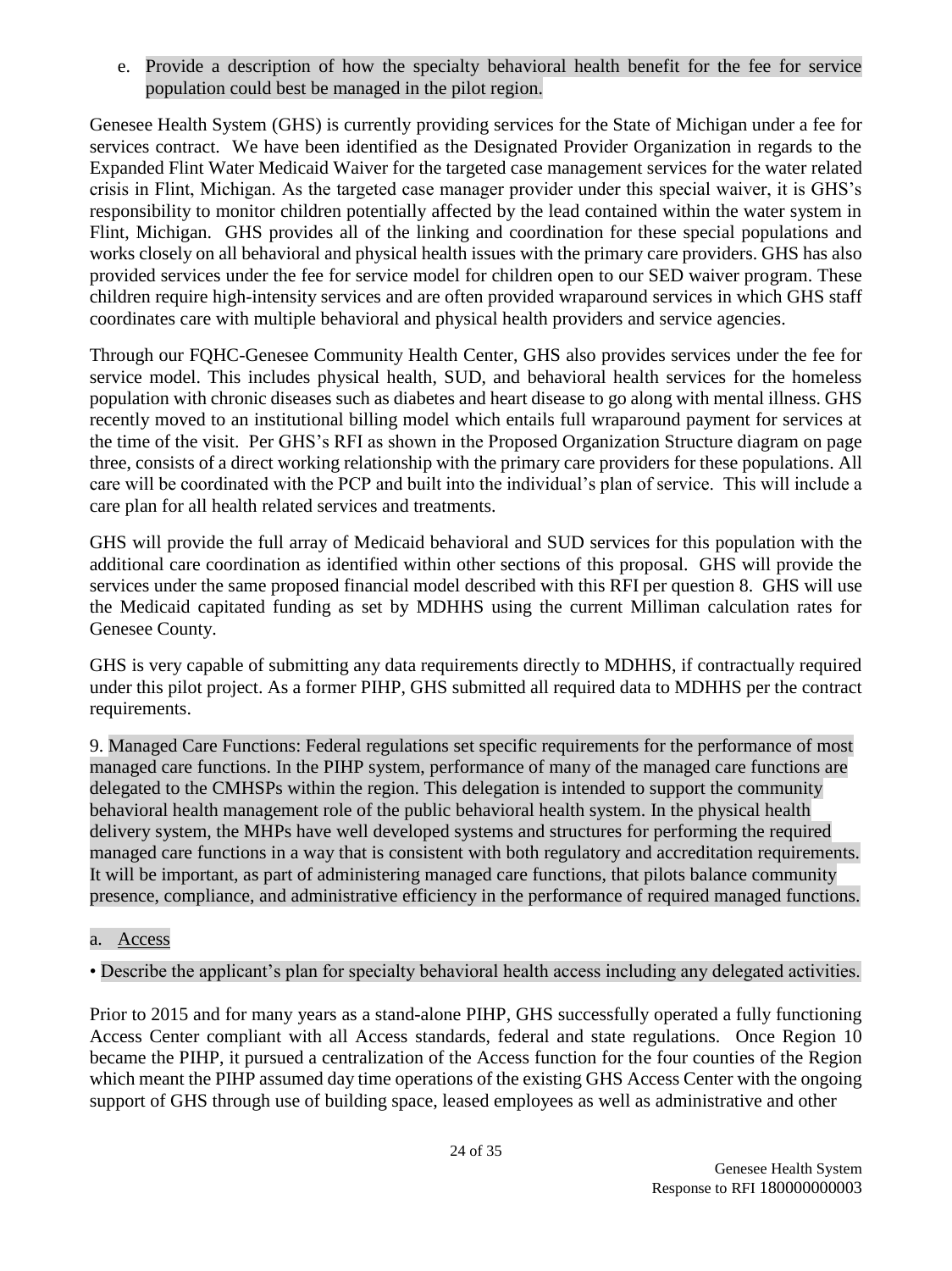operational supports. Before and since the transition, GHS continues to offer "no wrong-door" access to adults and children with mental illness, serious emotional disorders, intellectual/developmental disability (I/DD), substance use disorders, and co-occurring mental health and substance use disorders including but not limited to Native Americans and those with Limited English Proficiency and mobility changes. Our policies and processes promote an unconditional Culture of Gentleness wherein positive supports and approaches are the norm regardless of the challenges with which individuals may present; a trauma-informed system of care which significantly improves outcomes for persons served; and pathways to recovery that reduce stigma and recognize resiliency and the strengths of persons served and their natural supports. If GHS were to be selected for the pilot, we would be poised to resume the Access screening function for Genesee County and see this as an opportunity for increased administrative efficiencies since much of the required structures are in place.

• Explain the processes for assessing and ensuring adequate access to appropriate specialty behavioral health screening, assessment, and ongoing service (including but not limited Native Americans, children and adolescents, and persons with substance use disorders).

Eligibility screening for serious mental illness (SMI), serious emotional disturbance (SED), intellectual/developmental disability (I/DD) and substance use disorders (SUD) for Medicaid recipients as well as uninsured and under-insured individuals would be available both telephonically and face to face via a walk-in model during the 8 am to 5 pm business hours in a welcoming and responsive environment. Maintaining mechanisms to prevent conflict of interest between the coverage determination function and access to or authorization of services, referrals for eligible individuals would be made to GHS and its network of providers through GHS's existing Centralized Intake Department where a comprehensive biopsychosocial assessment is completed to determine medical necessity for supports and services and commence treatment planning and coordination of behavioral and physical health services. GHS currently manages a wait list for those without Medicaid but who meet severity of illness and places eligible individuals on a priority basis of severity into services as alternative funding allows. Those individuals assessed to not meet eligibility requirements would be provided information about community resources and due process rights including second opinion and appropriate fair hearing options. In addition, GHS would implant a clinician to function as a Navigator, linking individuals to both behavioral and physical health services, including scheduling and coordinating appointments as necessary. GHS currently provides, directly or indirectly via contracts, the full array of person and family-centered, culturally competent specialty mental health services including numerous Evidence Based Practices; and based on a long-standing relationship with network SUD providers could resume those contracts as well. Through a delegation relationship with the Region 10 PIHP, GHS currently provides a 24 hour/ 7 day/ 365 day crisis call center and crisis response with authorization of the full array of crisis services including inpatient, partial hospitalization, CRU, Crisis Stabilization, as well as a Crisis Intervention and Recovery Team (CIRT), sub-delegating the after-hour crisis line and authorization. GHS believes individuals seeking services should have a positive experience that minimizes barriers to access and conveys the willingness of the provider to address both mental health and substance use disorder clinical needs in an accepting manner. In this spirit, GHS has actively pursued ways to support individuals with co-occurring mental health and substance use disorders. Some examples include GHS developing a Sobering Facility to serve as a diversion for individuals who do not meet criteria for crisis services but are under the influence of substances and in need of a safe place to go for 23 hours and after-hour residential admission arrangement for pregnant women using substances.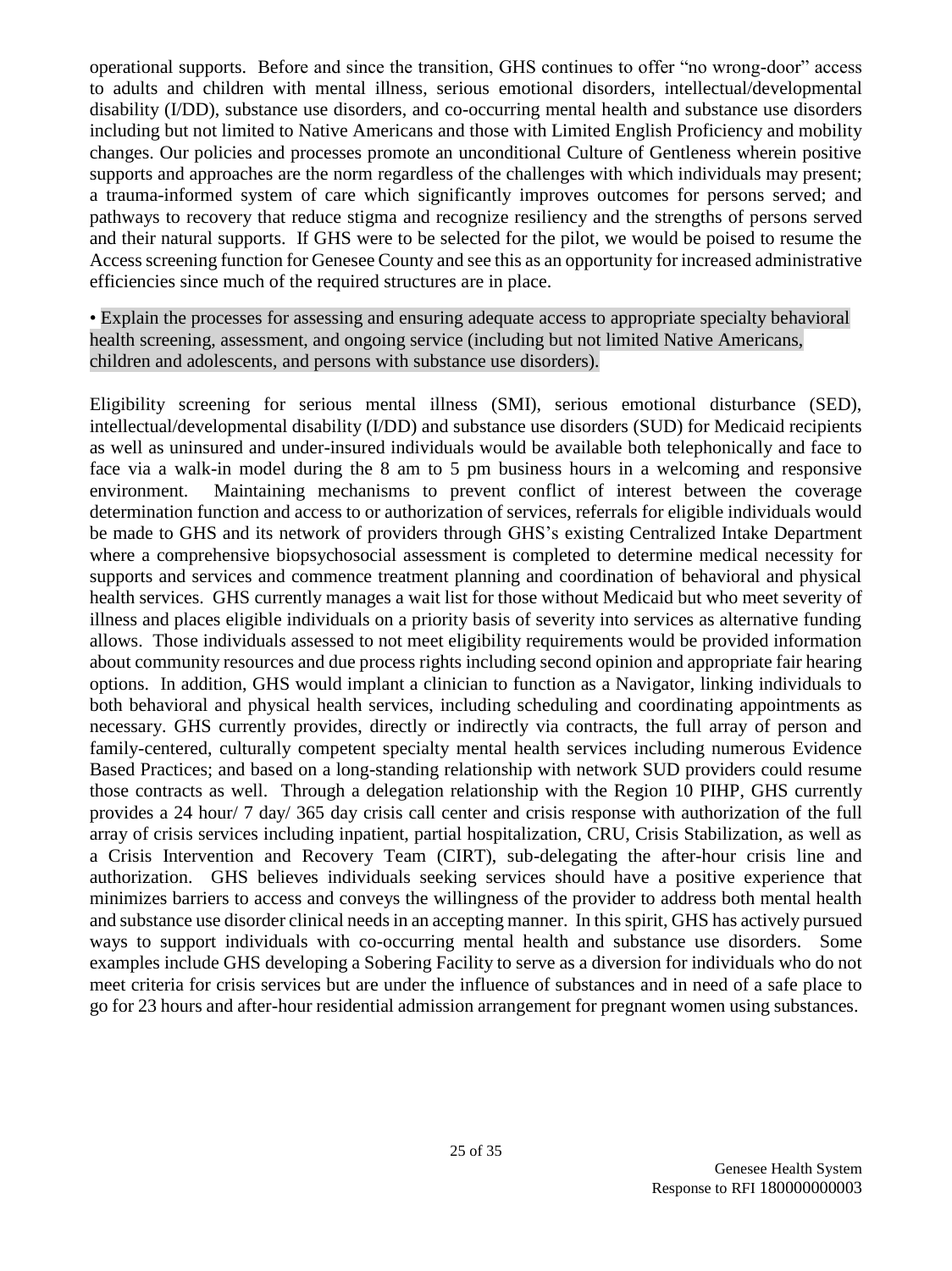#### • Explain the planned process for customer service under the pilot including delegated activities.

Genesee Health System (GHS) has an established dedicated unit called the Customer Service Department. The unit is comprised of a supervisor, coordinators, an ombudsman, and support staff. This unit has experience and knowledge of customer service activities from previous status as a PIHP, but also recently from a delegated setting. GHS would continue to ensure the staff within this unit have the most current training and working knowledge of populations served by the agency, eligibility criteria for various benefit plans, service array (including substance use disorder treatment), the grievance and appeal system, and Michigan Recipient Rights protections. The staff would also continue to have the knowledge of where to obtain information, including but not limited to person-centered planning, selfdetermination, recovery and resiliency, peer specialists, limited English proficiency, cultural competency, the organization of the public health system, community resources, and the public health code.

Under the 298 Pilot project, this dedicated unit would continue to act accordingly with the delegated functions of Customer Services such as ensuring enrollee rights, information sharing, assistance with the appeal and grievance system, and other identified functions recognized from state and federal regulations.

GHS has and will continue to abide by policy and procedures designated around delegated activities identified through a delegation agreement. Specific activities would include but not limited to, ensuring enrollee rights to receive information as appropriate, the right to be treated with dignity and respect, receive information regarding treatment options, the right to participate in decisions regarding healthcare, the right to be free from restraint or seclusion, and the right to confidentiality.

GHS has experience with the development and maintenance of a grievance and appeal system consistent with federal and state regulations. Under the pilot, all grievances and appeals will be delegated to GHS for processing with monitoring by the MHP.

•If the function of customer service (as defined by current contracts) is retained by the MHP, explain how the MHP will demonstrate competency to administer customer service functions for the specialty behavioral health population.

Under the 298 Pilot project, the customer service functions for the specialty behavioral health population will be delegated to Genesee Health System (GHS). GHS has the experience and knowledge of the specialty behavioral health population and their specific needs, from the previous PIHP status and the current delegated setting.

GHS has an established Customer Service department with the working knowledge of customer service functions, as identified in the current Code of Federal Regulations and current and previous State contracts.

Through a delegation agreement between the MHP and GHS, GHS will perform these delegated functions and the MHP will monitor for compliance.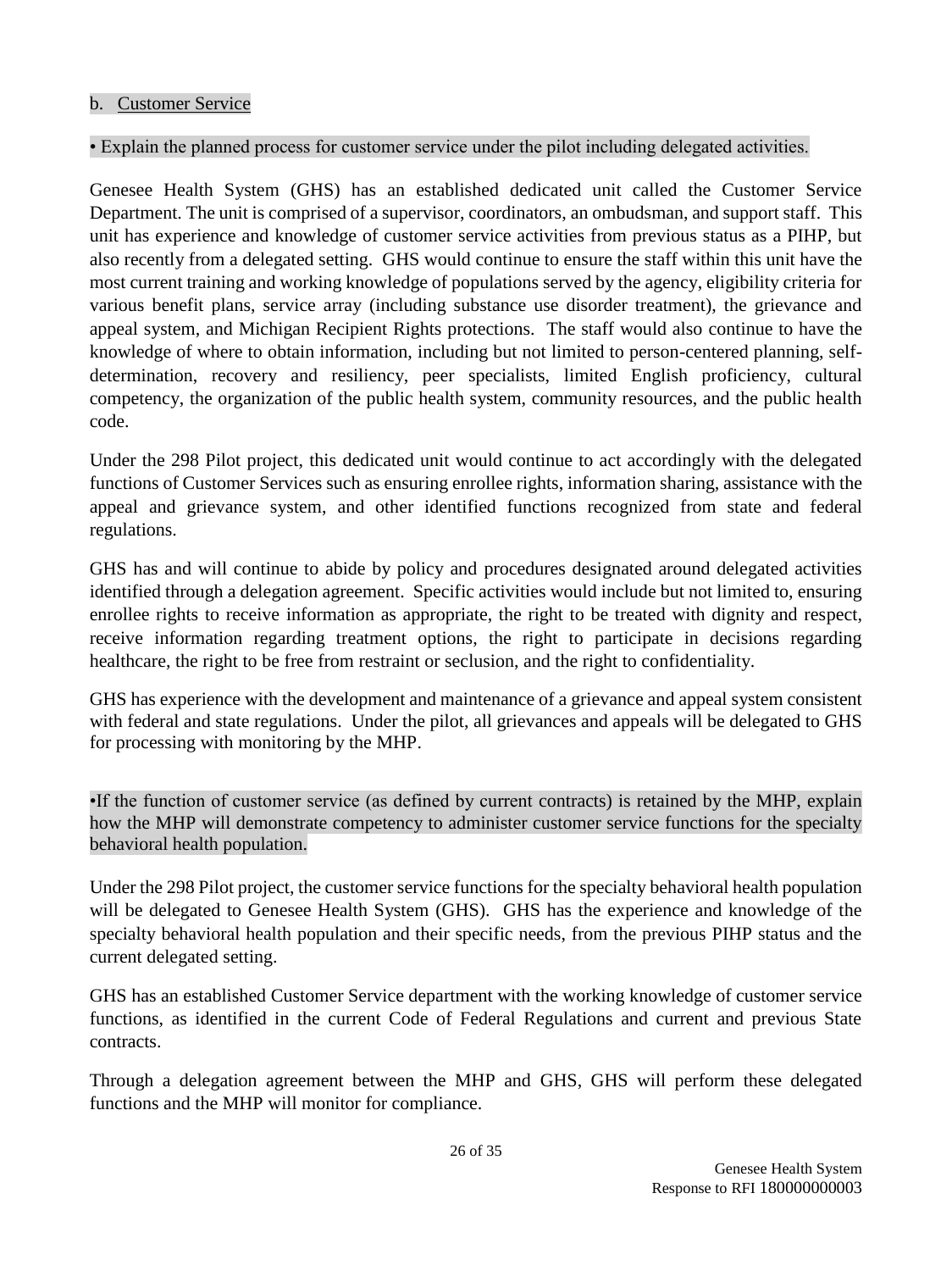#### c. Reporting

• Describe the applicant's IT capacity to interface with various MHP systems including the ability to submit Behavioral Health Treatment Episode Data Set (BH TEDS) and encounter data to the appropriate MHP for submission to MDHHS.

GHS currently uses CHIP, a PCE Systems Electronic Medical Record product. CHIP currently has functionality to record and maintain BH-TEDS and encounter related data, and generate the necessary data files (837 and BH-TEDS) for submission. The generation of encounter data and BH TEDS data is a current responsibility of GHS. This data is then submitted to Region 10 PIHP who forwards the data to MDHHS. This data can be submitted to any system that accepts the MDHHS standard file format and coding.

#### •Describe how you will track data by distinct funding sources (i.e. separate MHPs).

Tracking data by distinct funding sources will be done by using consumer eligibility and payment data (270/271, 834 and 820) received from the State. Mechanisms are already in place to import that data into GHS's electronic medical record (CHIP). IT, enrollment and finance staff are very familiar with the data. In addition to using consumer eligibility and payment data, GHS tracks multiple other funding sources. This data includes grants managed through EGrAMS, Flint Water (Medicaid, General Fund and Grants), Genesee Health Plan Millage Grant, and others. IT staff are also ready and able to accept additional enrollment/payment data formats if needed.

•Describe your current capacity and readiness to report required substance use disorder data and information to meet current SUD reporting requirements as specified in the PIHP contract.

GHS managed the substance use disorder data and contracts in our current system, CHIP, for over 6 years prior to Region 10 PIHP taking over the administration of the Coordinating Agency on 10/1/2015. All of the mechanisms necessary for SUD reporting are currently installed and ready to use in CHIP.

• Address the applicant's capacity and competency requirements for any reporting that is new to the pilot members (i.e. BH TEDS).

GHS has four full-time IT staff who each have over 15 years of experience working with MDHHS reporting requirements. Those staff have assisted with the transition to a stand-alone PIHP, including the implementation of encounter/QI reporting as well as the transition from PIHP to a CMHSP in the current regional model.

#### d. Claims Management

• Describe the planned process for claims management including delegated activities.

• Explain the partner CMHSP's capacity and competency (including electronic infrastructure) to manage substance use disorder (SUD) services claims consistent with the following SUD financing arrangement.

"The Michigan Mental Health Code requires that publicly funded substance use disorder services be managed by a "department designated community mental health entity" (department designated CMHE). The Mental Health Code also defines certain requirements that a department designated CMHE must meet. MHPs do not meet the definition of an entity that qualifies to be a department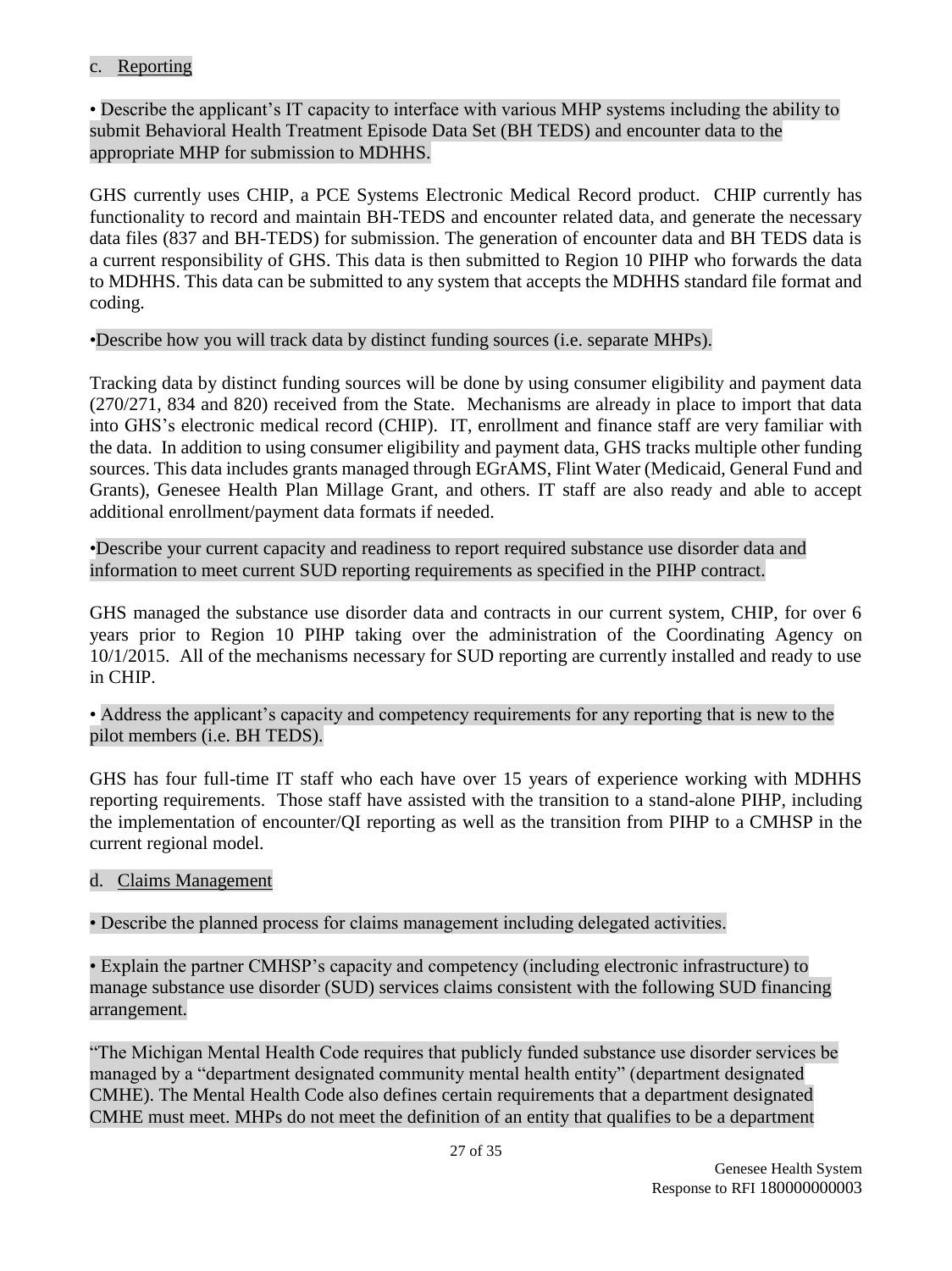designated CMHE. Consequently, MHPs in the pilot region must sub-contract with their CMHSP for the management of Medicaid funding for SUD services.

The non-Medicaid SUD funding (i.e., community block grant and liquor tax funds), will be transmitted directly to the CMHSP in the pilot. The CMHSP will then be required to (1) meet the Mental Health Code requirements for the department designated CMHE and (2) manage the SUD service array. The CMHSP is expected to be able to demonstrate the necessary capacity and competency to provide the necessary SUD benefits management."

Genesee Health System (GHS) continues to maintain a comprehensive network of providers and maintains, via delegation from Region 10 PIHP, the claims management functions. Contracted providers submit fee for service claims via either direct data entry or electronically (via 837) to our electronic claims management system. GHS contracts with PCE systems to maintain this electronic claims management system. This system assigns funding sources at the time of adjudication based on such things as the PHIP/CMHSP Encounter Reporting Cost Per Code and Code Chart and consumer eligibility. The claims management system includes a sophisticated set of claims adjudication rules tied to provider contracts and when possible uses industry standards such as Washington Publishing Company denial codes. During the time GHS was the designated Coordinating Agency in Genesee County (2005-2014), the SUD funding sources were embedded into the claims management system. In fiscal year 2017, GHS's claims management system paid approximately \$80 million dollars in claims.

#### e. Quality Management

### • Explain the applicant's plan for ensuring all required quality management functions (as defined by current contracts) are met including delegated activities.

Genesee Health System, formerly a PIHP, has maintained a fully functioning quality management (QM) department, which will continue QM activities in the pilot under the Medicaid Health Plan delegation. The QM Department maintains a schedule for provider audits using a structured tool to review staff credentialing and privileging, perform a physical site review to ensure sites are warm and welcoming and that there are no health and safety issues, and to conduct a random sample record review of open and closed cases.

Record audits consist of review of assessments for thoroughness and accuracy, including that substance use, health issues, needs, and risks are identified and comprehensively evaluated. The quality management auditor looks for coordination of care with primary care, schools, and other agencies involved with the consumer and that identified needs are being appropriately addressed in the individual plan of service. Adequacy of person and family centered planning and individual plans of services are reviewed and determined to reflect movement toward community engagement, and that natural supports are comprehensively addressed or reflect plans to increase natural supports, health related goals are reviewed and adjusted to meet changing needs, and safety is reviewed and addressed, among other indicators. The auditors also review for fidelity in Assertive Community Treatment, Home-based, and Wraparound programs, among others. Any program or provider performance falling below 95% on any indicator is required to complete corrective action plans that are reviewed and monitored by QM. GHS also solicits consumer feedback on quality of services and providers, through the GHS Consumer Council and consumer surveys, to identify weaknesses and quality improvement opportunities.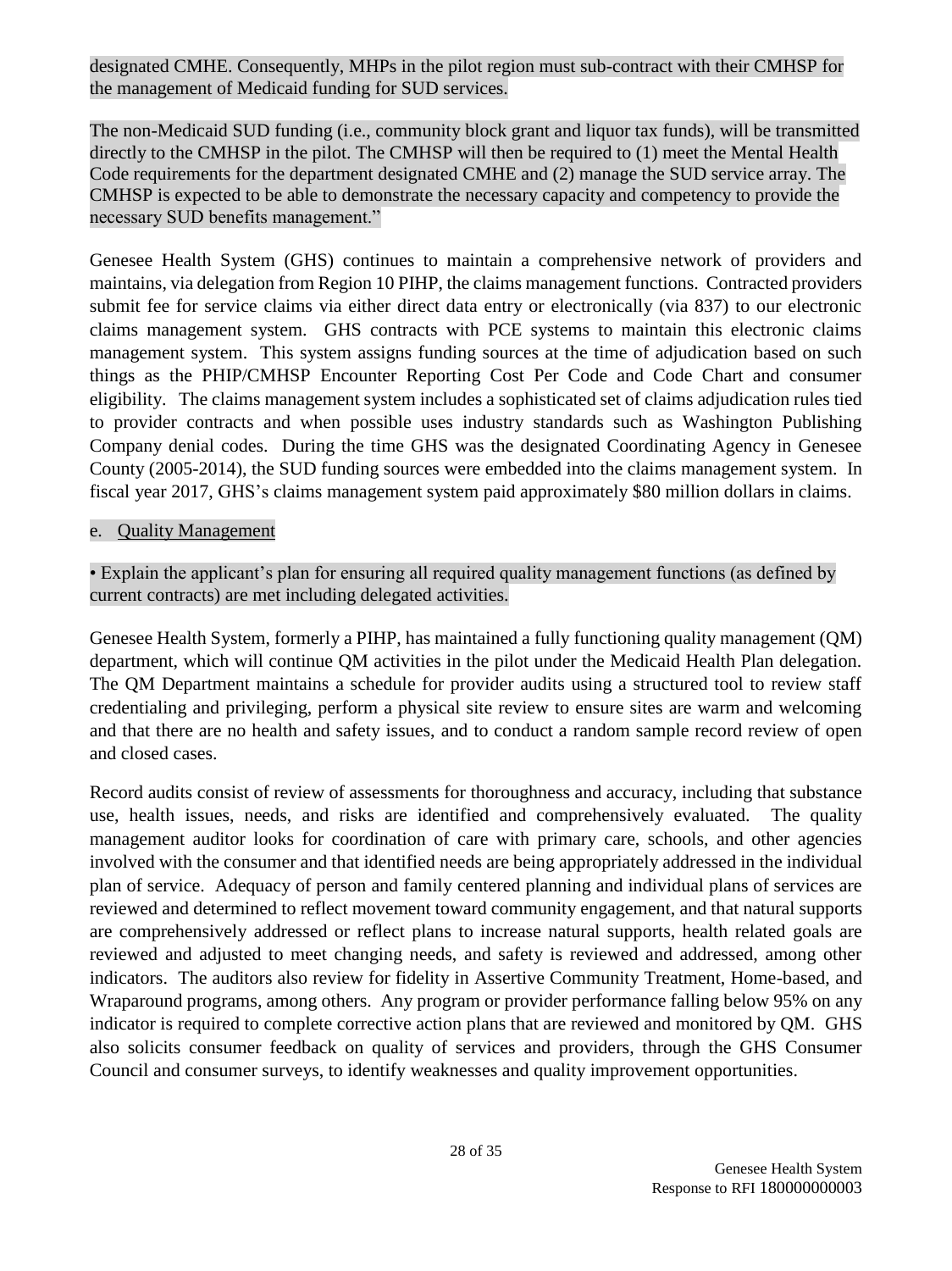#### •The applicant should describe how the CMHSP, as a provider, fits into the MHP quality management requirements and plan.

Genesee Health System has a robust IT Department capable of generating reports for Medicaid Health Plan monitoring. GHS can assist the Medicaid Health Plans with data towards various HEDIS monitoring, such as antidepressant medication management, diabetes screening for people with schizophrenia or bipolar disorder who are using antipsychotic medications, and diabetes monitoring for people with diabetes and schizophrenia.

Currently, Genesee Health System has two performance improvement projects (PIP) with Region 10 PIHP that are in line with Medicaid Health Plan's monitoring needs. For one PIP, GHS is working towards increasing the number of individuals with serious mental illness that are identified with select cardiovascular risk conditions and that had at least one reported encounter for medical services to treat a cardiovascular condition. The second PIP focuses on increasing the percentage of consumers diagnosed with Bipolar or Schizophrenia and who are prescribed an antipsychotic medication and also have an annual glucose or HbA1c diabetes screening. Genesee Health System will continue with these two performance improvement projects as well as any future ones that are aligned with the Medicaid Health Plans quality improvement plans and monitoring.

### f. Utilization Management

#### • Describe the proposed plan for utilization management including delegated activities.

Genesee Health System has had a robust, highly effective, and well established Utilization Management Department as the former PIHP that continues in full operation as a delegation from Region 10 PIHP. Genesee Health System Utilization Management (GHS-UM) is independent of all clinical services, continues to meet all State contracted requirements, and is poised to continue to provide this function, under delegation by the Medicaid Health Plans, if selected for the pilot.

Genesee Health System Utilization Management prior authorizes medically necessary services through application of criteria outlined in the Michigan Medicaid Provider Manual: Behavioral Health and Intellectual and Developmental Disability Supports and Services. Service authorizations are requested by providers through the GHS Electronic Medical Record (CHIP) vis-à-vis development of the individual plan of service, plan addendums, and treatment plans. Prior authorizations are not required to access emergent or non-emergent eligibility screening, or crisis services.

Utilization management processes for mental health services are based on three determinations:

- 1) Eligibility Determination a) initial, non-emergent eligibility is determined through the Access screening process; b) initial, emergent eligibility is determined through UM, and after-hour delegation to Common Ground Crisis Intervention Recovery Team (C.I.R.T.), pre-admission reviews and; c) ongoing eligibility determination through provider clinical reviews and/or UM reviews.
- 2) Level of Care Determination established initially and re-evaluated annually, as well as any time there is a significant change in clinical status, based on clinical and demographic information entered in the EMR and updated during person-centered planning.
- 3) Service Selection Determination providers utilize established Benefit Plans to determine expected service utilization at the assessed level of care. Services authorized are a) identified through the person centered planning process; b) medically necessary as defined by the Michigan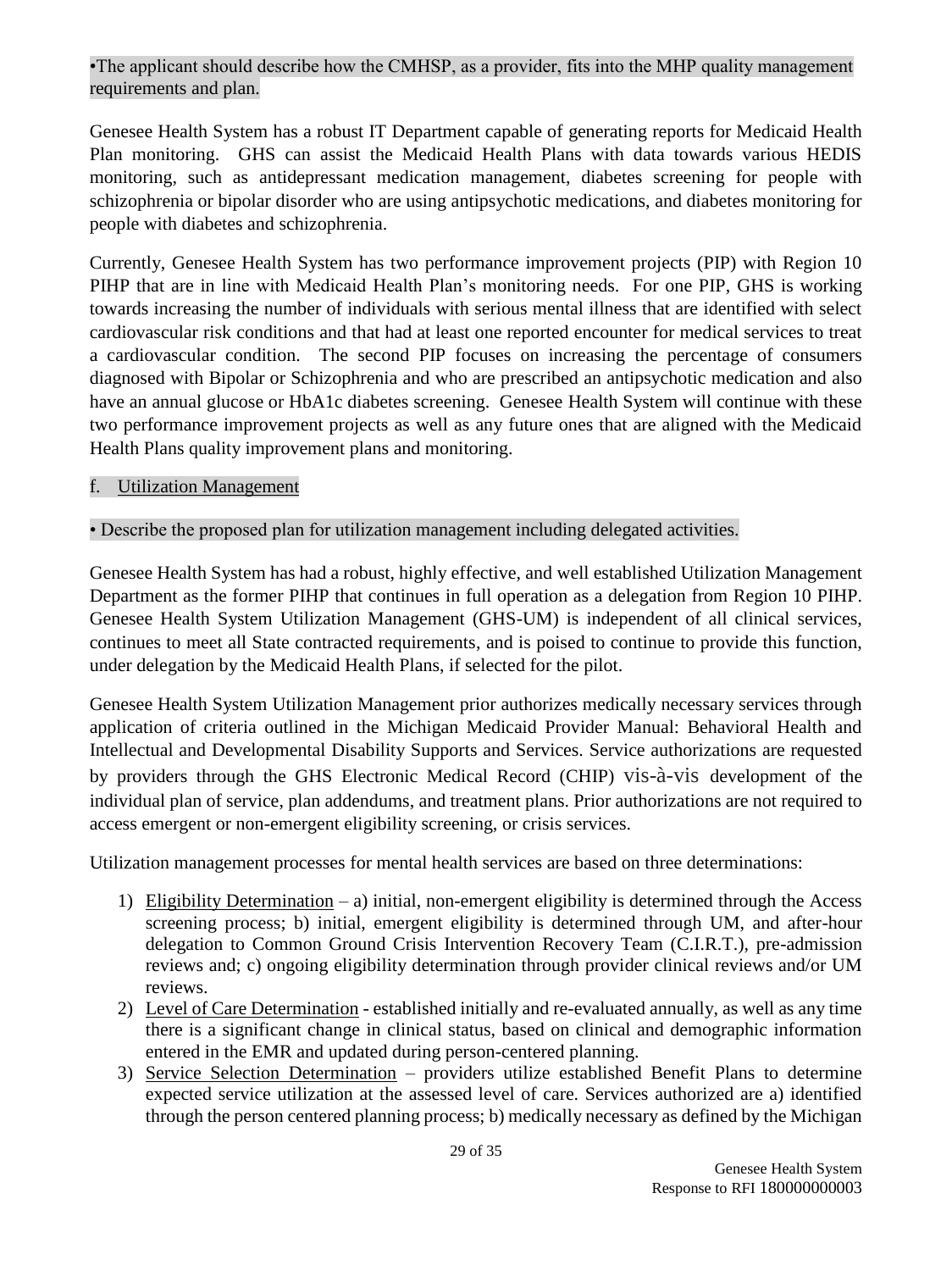Medicaid Provider Manual; c) based on Best Practice and Evidence Based Practice guidelines; and d) monitored via prospective, concurrent, and retrospective review processes by the UM Department.

Health care professionals who have the appropriate clinical expertise to treat the conditions under review conduct utilization management service authorization reviews, denials, and reductions.

During normal business hours, GHS-UM authorizes crisis services (inpatient, crisis residential, partial hospital, and crisis stabilization) through preadmission review to determine eligibility and medical necessity, ensuring that beneficiaries access the least restrictive medically necessary level of care in an expeditious manner. After-hours is delegated to Common Ground C.I.R.T. for pre-admission review coverage, 24 hours per day, 7 days per week. C.I.R.T. provides detailed activity to GHS-UM on a daily basis and is audited at least quarterly to ensure all standards are met, including HSAG standards, requiring corrective action for any composite or sub-score falling below 95%.

On-going concurrent reviews for all crisis service occur during normal business hours by GHS-UM to evaluate ongoing medical necessity, including to review appropriates of lower level of care service options.

The UM continued stay review will result in one of the following outcomes:

- 1) The continued stay is certified and the authorization is extended until the next concurrent review date, as determined and scheduled by UM.
- 2) The review is pended for GHS physician review due to identified issues in services, discharge plan progress, or quality of care, which may result in a GHS physician initiation of consultation with the provider physician.
- 3) The continued stay is denied and no further authorization is approved. GHS has provider appeal processes in place for any negative action.

Genesee Health System was previously the Coordinating Agency for substance use services for Genesee County, prior to Region 10 PIHP assuming this responsibility. Genesee Health System is poised to reassume substance use UM functions as a MHP delegation if selected for the pilot. Initial eligibility, level of determination, and initial services authorization, will be completed by GHS Access, and ongoing authorizations and requests for change in level of care would be made directly to GHS UM, via the electronic medical record. Both authorization requests and level of care requests have ASAM (American Society of Addiction Medicine) built into the request as part of the GHS-UM review process in determining medical necessity. Genesee Health System will not sub-delegate any utilization management functions for substance use services.

#### •Explain the degree to which consistent utilization management criteria will be developed for the pilot region.

Genesee Health System Utilization Management has established, comprehensive procedures to direct review processes for all services and on which all UM staff are trained. Furthermore, GHS-UM follows criteria outlined in the Michigan Medicaid Provider Manual, including ASAM for substance use services. Inter-rater reliability reviews are routinely completed to identify need for staff training and procedural clarification which are reviewed in staff meetings. Except for after-hours crisis preadmission review, there are no other UM functions sub-delegated; all other UM functions are completed by one department directly operated by GHS. The afterhour's pre-admission sub-delegation is continuously monitored by GHS-UM to ensure all contract requirements are adhered to. Additionally, GHS-UM uses a variety of utilization reports to monitor trends, risk factors, consistency and compliance. These existing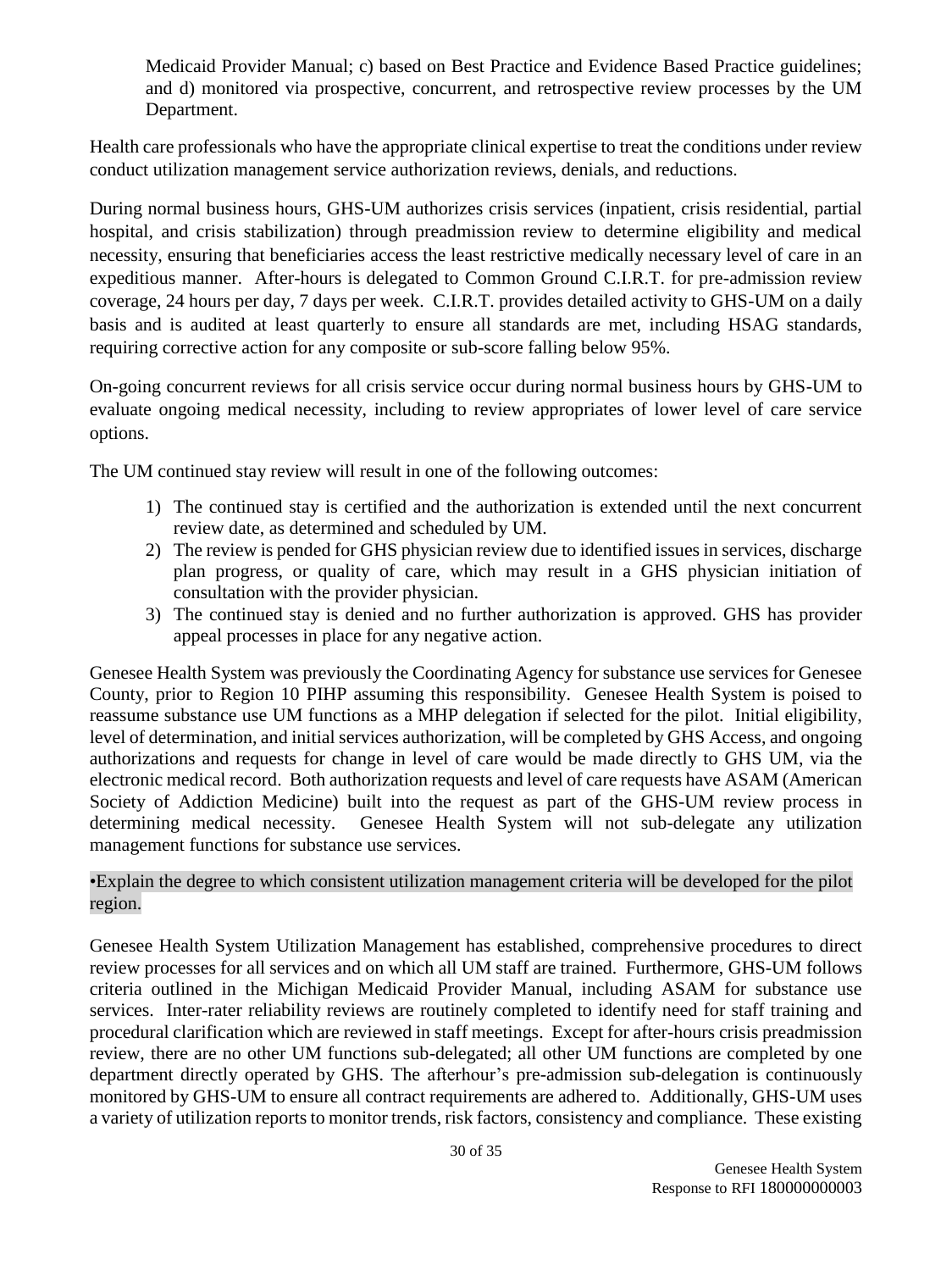utilization management structures and resources will be leveraged in the 298 Pilot to provide a consistent and effective UM process.

•Describe how service continuity will be maintained through transition to the pilot including active service authorizations, person-centered plans, and self-determination arrangements.

Genesee Health System continues to complete all utilization management functions for behavioral health services in Genesee County under delegation from Region 10 PIHP, including all services authorizations. All specialty behavioral health authorizations are currently maintained in the GHS electronic medical record (CHIP) therefore, if GHS were selected as a pilot, there would be no interruptions to current services, active service authorizations, person-centered plans, or self-determination arrangements. The transition would be seamless for providers and consumers.

For substance use services that are currently directly authorized by Region 10 PIHP, GHS will work with Region 10 to have active authorizations transferred to the GHS CHIP system; both authorization systems are based on a PCE systems platform which will facilitate seamless transferability. GHS will honor active authorizations and would seamlessly assume on-going authorization and level of care reviews, without disruptions to consumer services.

#### •Address how physical health and behavioral health parity compliance will be maintained for the pilot region.

Genesee Health System completes comprehensive assessments of mental health, substance use, and physical healthcare needs for individuals who enter services. Under this pilot, GHS would authorize mental health and substance use services that are medically necessary and provide close coordination with primary care physicians. Also, consumers without a current medical health home may elect to receive primary care services through Genesee Community Health Center that is located on campus, which provides a robust array of physical health, mental health, and substance use services. Services are coordinated so that there is not duplication and all consumer needs are met. Mental health, substance use, and physical health services would be provided based on medical necessity in accordance with Michigan Medicaid Manual, without any preset limits. Furthermore, GHS and the Medicaid Health Plans will share data in identifying individuals who have either mental health, physical health, and/or substance use needs that are unmet, and coordinate efforts to engage the individual into appropriate services, for which CareConnect 360 will also be utilized, in addition to support from GHS and Medicaid Health Plan IT resources.

Genesee Health System is also participating in the State Innovation Model as a specialty hub through Greater Flint Health Coalition. Medicaid beneficiaries identified as having, or at risk of having, frequent, inappropriate, or preventable emergency department visits by Medicaid Health Plans and primary care physicians, result in a referral to GHS via Great Lakes referral platform, for GHS to work with individuals to address various social determinates of health (coordinating, linking, and follow-up for behavioral, physical, substance use, and other needs such as food, clean water, housing, transportation, and utilities).

•Describe how the applicant will address capacity and competency requirements for any utilization management activities that are new to the pilot members (i.e. substance use disorder services).

GHS was the former PIHP/CA for Genesee County and successfully provided all utilization management functions for both specialty mental health and substance use services. Today, under a delegation from Region 10 PIHP, GHS maintains a fully functional UM Department of nine Masters prepared licensed mental health and substance use disorder or registered nurse credentialed coordinators, a UM Manager,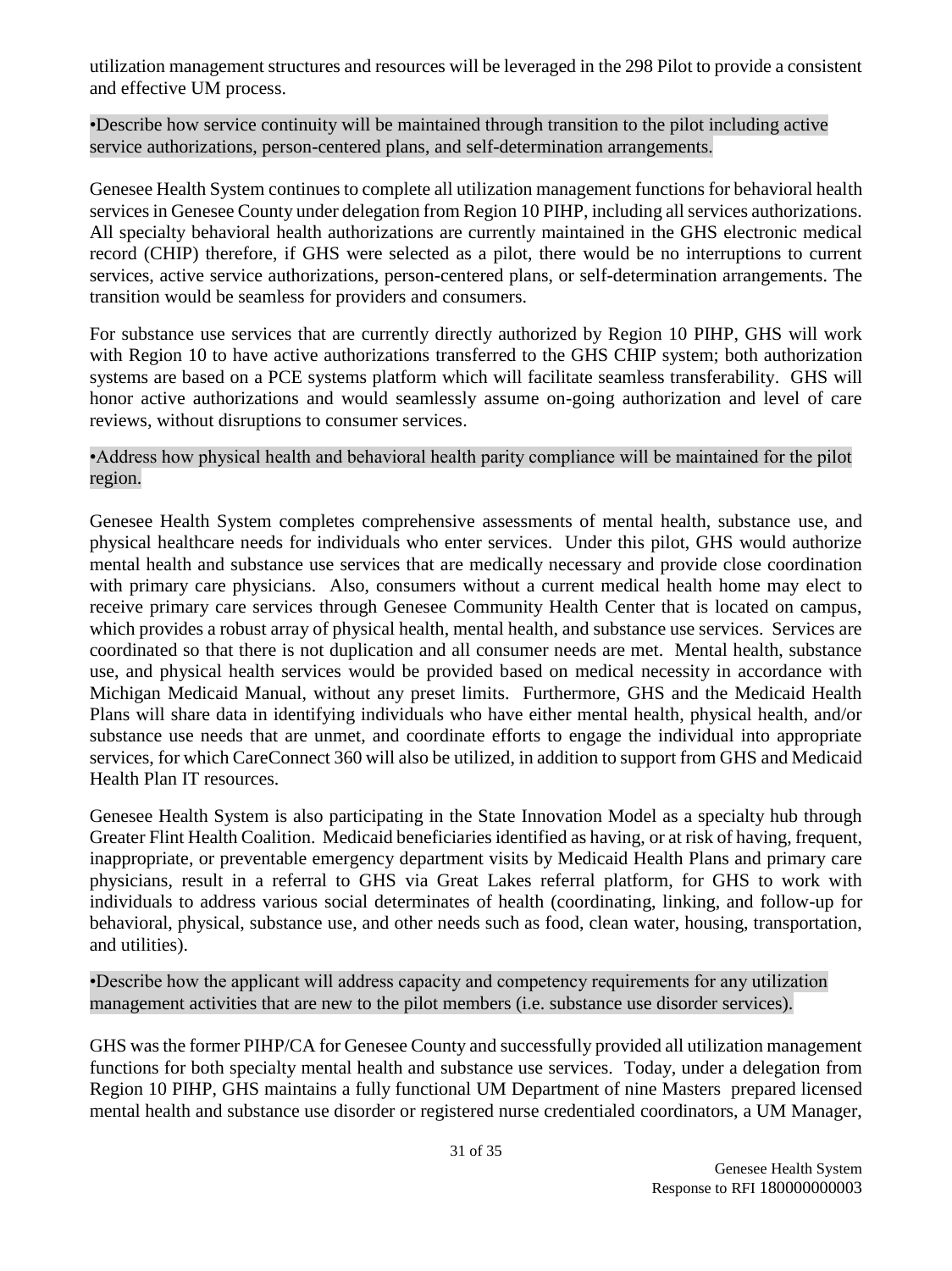and a UM Director. The department currently has staff capacity and expertise to re-assume substance use utilization management functions. GHS has a well-developed training department that will provide ongoing trainings as well as seeking external trainings to maintain staff competency.

#### g. Network Management

• Explain your planned approach to network management including delegated activities. Describe how the network management approach will address access and availability standards defined in current contracts.

As the former PIHP, Genesee Health System (GHS) maintained and managed a large network of provider services and contracts. GHS continued in this role for the current PIHP, Region 10. GHS has in place a provider network, contract, finance, and claims payable department to support the provider panel. GHS also maintains an internal provider, which offers high level more intensive care services. GHS's Provider Relations Department has a monitoring system to verify services array, capacity at the individual provider level and program level, conducts quality audits of every provider and produces a Provider Report Card for consumers to review and use for informed choice when deciding on provider selection. GHS has operated a provider network panel since the start of the State's change from a fee for services to a Managed Care Model.

GHS's Provider Relations Department is responsible for the planning, development, monitoring, evaluation and network management of clinical behavioral services for Genesee County. Provider Relations manages a network of diverse programs, services, hospitals and grant-funded services that treat individuals suffering from developmental disabilities, severe mental illness, serious emotional disturbance and substance use disorders. These programs include outpatient, case management, support coordination, psychiatric services, medication management, supportive employment, community living supports and personal care in a residential setting. Other programs managed by GHS's Provider Relations Department include providers of intensive mental health and substance use disorders such as ACT, psychiatric inpatient, crisis residential, crisis stabilization and formerly when GHS was the CA sub-acute detox and IOP, OP, residential and the full array of SUD services.

Provider Relations serves to ensure that an array of behavioral health care is available to eligible recipients. As the single point responsible for the entire provider network management, Provider Relations functions include:

- Provider network development and management.
- Provider performance review and sanctioning.
- Coordination of network-wide training.
- Monitoring of credentialing and privileging policies.
- Publication and updating the Provider Directory.
- Coordination of the Provider Network application process.
- Provide recommendations for initial and renewal of contracts.
- Provide orientation and training to new and existing network providers.
- Monitoring of capacity and program/services in regards to planning and development for expansion and reduction.
- Publication of network updates, changes, policies, census, trainings, etc.
- Track the provider profile, including performance, rating, contractual and regulatory compliance, and geographic site location.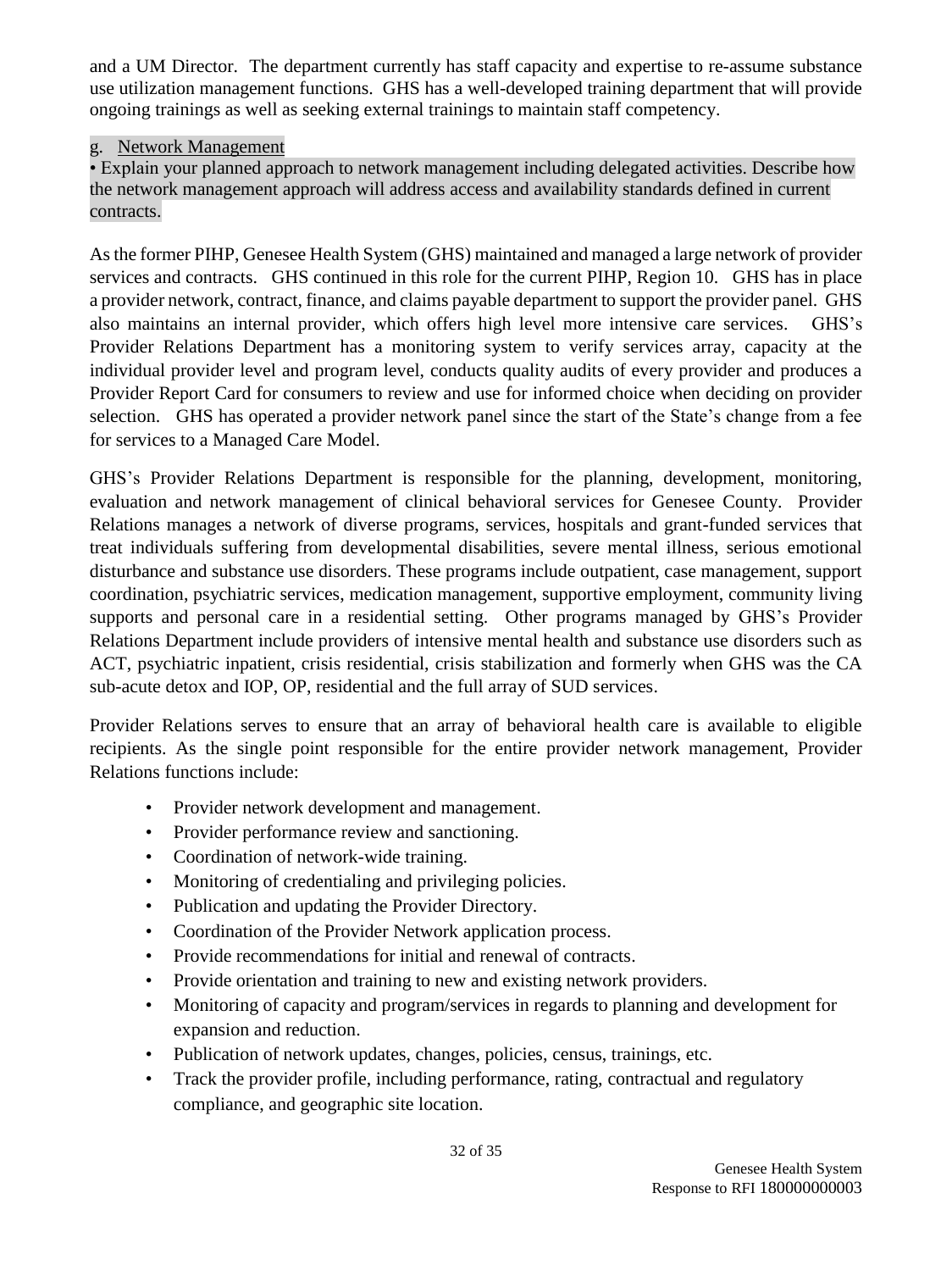- Coordination of Quality Oversight Council meetings.
- Tracking and distribution of network capacity and accessibility.

Provider Relations is responsible for the systems and services necessary to manage the provider and developing the infrastructure of providers for services to ensure access to care. Provider Relations also is responsible to review data collection, analyses and reports to determine performance standards, quality of services, effectiveness, provider availability, and accessibility to ensure member satisfaction and contractual requirements are met. Other responsibilities of the Provider Relations Department include, but are not limited to; maintaining regular means of communication, providing information to improve the provision of services, address provider grievances and resolve disputes, ensure the development of a service delivery system and the establishment of administrative capabilities to carry the requirement of GHS's obligations as the County's Behavioral Health Organization.

•Retention of the provider network is a priority for consumers and advocates. Describe how the applicant will preserve the current network and how contracting, credentialing, and provider readiness review will be managed during the pilot transition.

GHS has a long and extensive history managing our provider panel. Most contractors have been on our external provider panel for many years.

GHS's Provider Relations Department has retention plans and practices which includes: provider meetings, training sessions and programs, communications of changes, state and federal initiatives and other topics as needed. Provider relations staff meets and reviews service expectations and provides technical assistance to all providers.

GHS's staff operating this panel are experienced and long term employees. They have developed strong relationships with our provider panel and there is every expectation that there will be no changes to the current external service provider panel or to any internal provide services.

•To achieve administrative efficiency, describe the degree to which consistent network management practices will be developed and adopted for the pilot region (including reciprocity for credentialing, training, site reviews, etc.).

GHS strives to reduce administrative duplications and barriers. GHS currently reciprocates several training requirements such as recipient rights training with other CMHSPs and regional entities. We continue to review and accept credentialing and site reviews practices and other network management activities with other CMHSP and/or Regions. See the previous responses regarding network management for information on administrative efficiencies and activities.

### h. Managed Care Oversight and Performance Monitoring

• For all delegated activities, describe the planned approach for pre-delegation review and ongoing monitoring.

The MHP will provide a pre-delegation evaluation tool, with the identified potential delegated functions and interpretive guidelines. Genesee Health System (GHS) will complete the evaluation tool and provide documentation as evidence that will satisfy the requirements for delegation. Evidence may include policies, procedures, written narratives, and other written materials.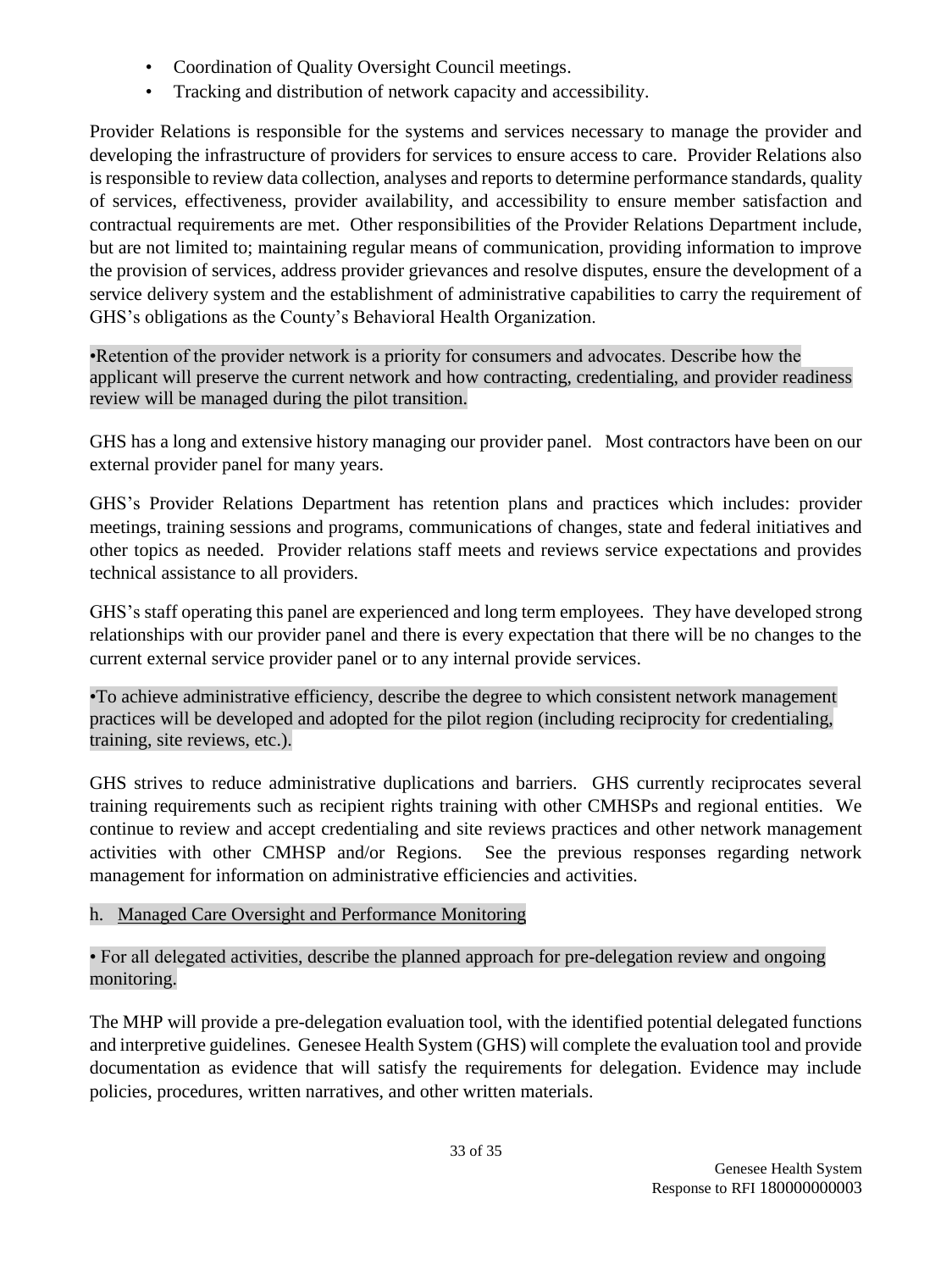Upon review and approval, of the evaluation tool, the MHP will enter into a delegation agreement with GHS. This agreement will contain the specific delegated functions, the expectation of these functions, and the monitoring process with timeframes.

Ongoing monitoring activities by the MHP will be determined by the specific delegated function.

During the ongoing monitoring, if discovered non-compliant items, a corrective action plan process will be utilized. Continued monitoring of any correction action plans, showing evidence of improvements, will be completed and provided to the Medicaid Health Plan on a quarterly basis, or other frequency as identified with the Medicaid Health Plan.

GHS will, for all delegated functions that may be contracted, complete a pre-audit of the potential contractor's ability to perform the delegated function(s). This will include review of staffing to complete the function(s), policies and procedures regarding the delivery of the functions, monitoring and observation of the specific tasks. GHS will perform ongoing monitoring of the operations of the provider through data review, reports, and direct contact with the provider and stakeholders.

If any non-compliant items are discovered pre-contract, GHS will work with the provider to correct or issue an additional Request for Proposal to seek an alternate provider. If non-compliance is discovered through the contract monitoring process, a corrective action plan process will be utilized.

10. PILOT PROJECT EVALUATION: (The applicant must work cooperatively with the MDHHS designated evaluator and are required to participate in all activities related to the pilot project evaluation summarized in Attachment C)

### a. Broadly describe your approach for measuring the performance of the pilot.

GHS has a well-established and robust infrastructure, systems and resources to provide the foundational support for full participation in the pre and post 298 Pilot evaluation. GHS recognizes that along with many of the existing data resources and processes already in place, there will be additional data collection and reporting needs to ensure effective pilot measurement. However, with a more than 10 year history as the PIHP for Genesee County, and now through continued delegations from the Region10 PIHP, GHS retains the systems necessary to manage, monitor, and report service utilization detail and trends, expenditures, and outcomes. Further, there is existing capability to measure indicators related to specialty services penetration rate per MHP, access rates and timeliness, inpatient utilization, and annual costs, among other potential areas of interest. Using these existing resources, GHS would work closely with both the Institute for Healthcare Policy and Innovation (IHPI) evaluators and the MHPs to develop data collection and reporting protocols to ensure effective measurement and reporting capabilities under the pilot.

b. Describe your approach as a pilot site to developing the organizational and technical capacity to participate in evaluation-related activities.

GHS will assess the utilization of the EMR systems for behavioral health, physical health, and SUD to improve efficiency and productivity of clinical staff, supervisors and administration. On-demand, webbased reports and dashboards to evaluate the data both clinically and administratively will be provided. Other automation, such as a help request system, payroll system, and other customized web-based applications will be further developed as needed to improve productivity. Telemedicine will be utilized to improve availability and serve more clients more efficiently. Virtualization will be used to increase performance, save on energy use, making backups more efficient, and making restores more reliable.